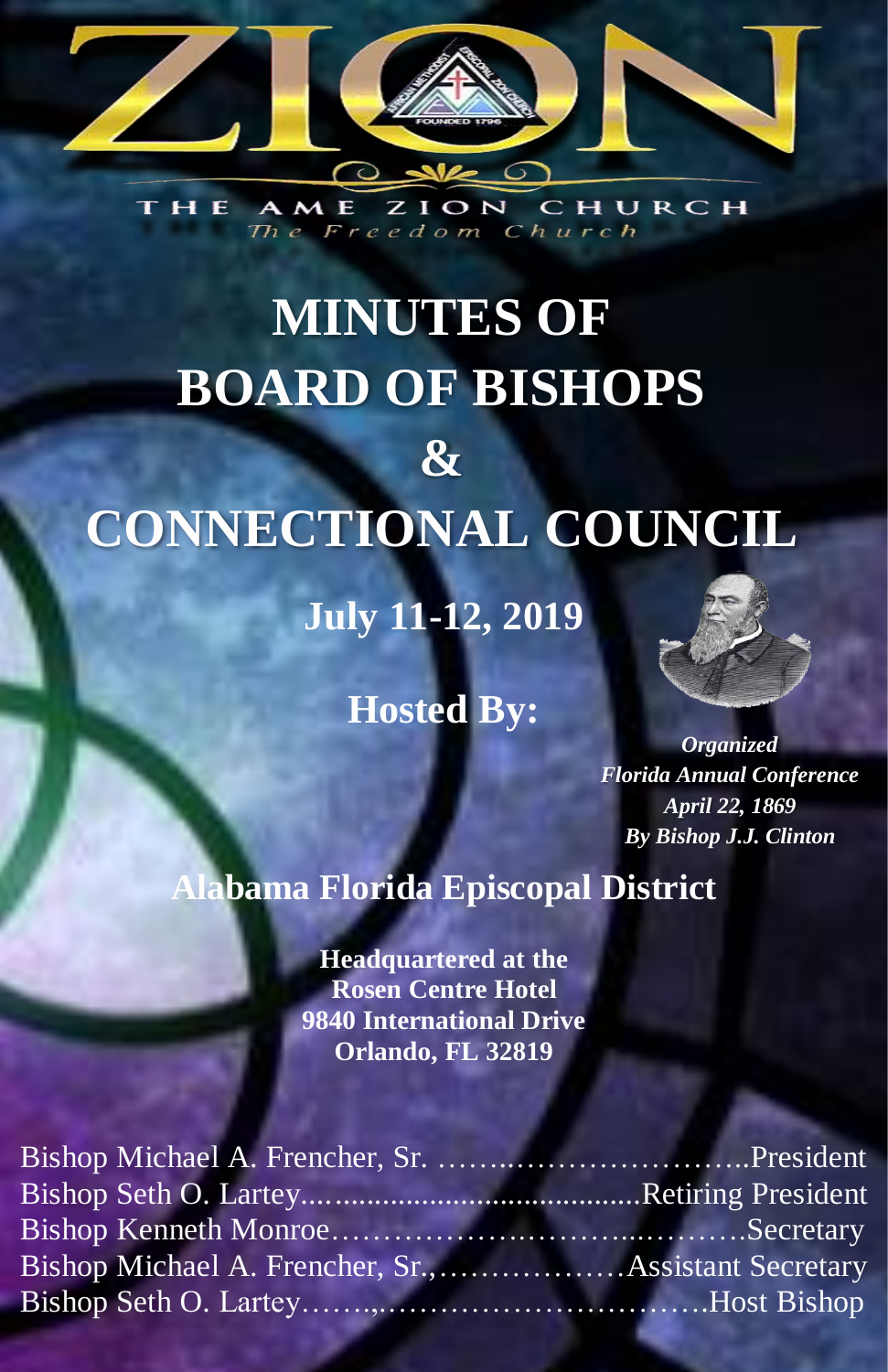# **THE BISHOPS**



Bishop George E. Battle, Jr. Senior Bishop, Piedmont



**Bishop Dennis V. Proctor** North Eastern



**Bishop Seth O. Lartey** Alabama-Florida



**Bishop George D. Crenshaw** Central Southern Africa



**Bishop Kenneth Monroe** Eastern North Carolina



**Bishop Mildred B. Hines**<br>South Atlantic



Bishop Michael A. Frencher, Sr. Southwestern Delta



**Bishop Hilliard Dogbe<br>Western West Africa** 



Bishop Darryl B. Starnes, Sr. Midwest



**Bishop W. Darin Moore**<br>Mid-Atlantic



**Bishop Staccato Powell** Western



**Bishop U. U. Effiong**<br>Eastern West Africa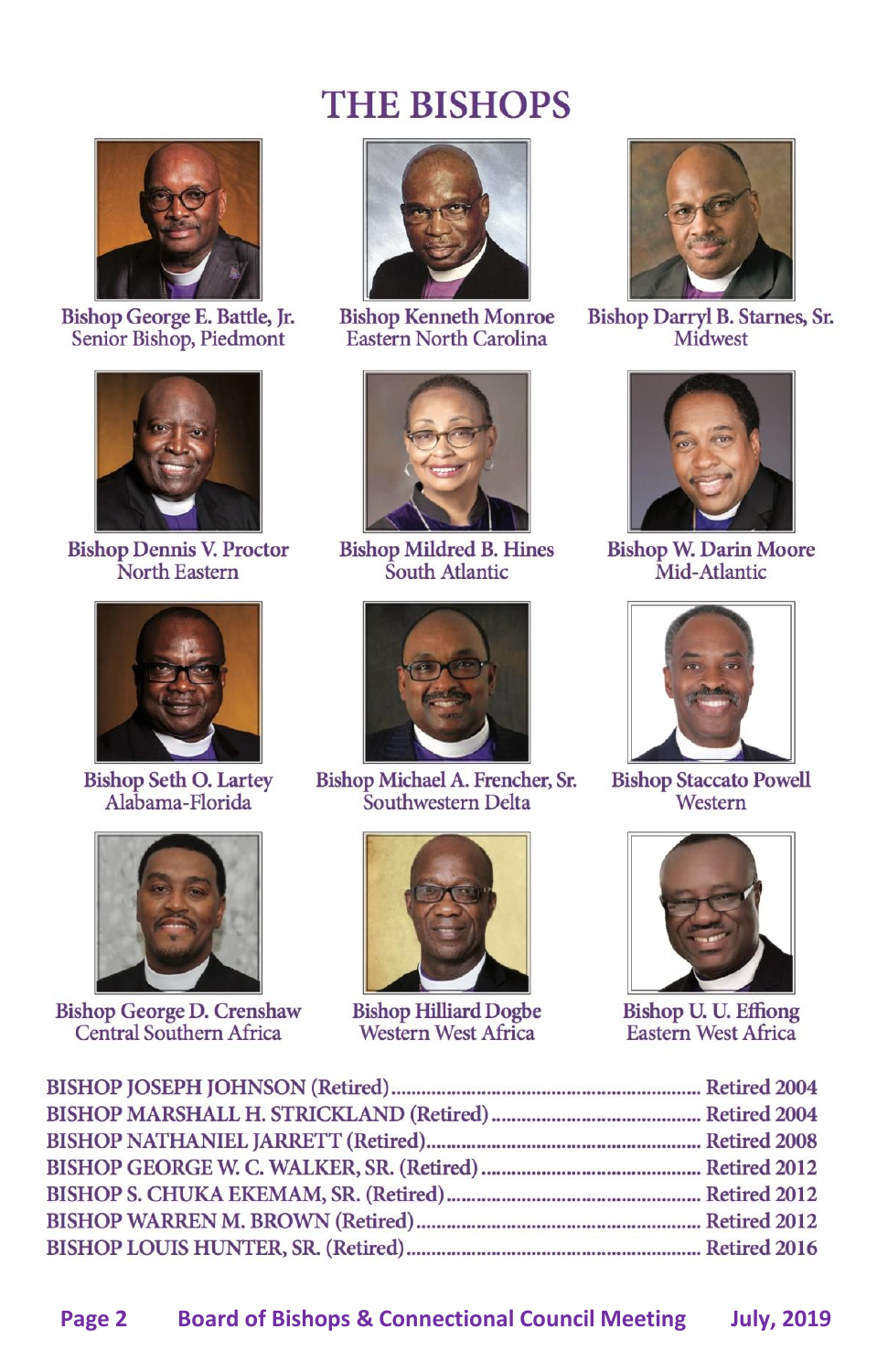# **GENERAL OFFICERS**

| <b>The Reverend Dr. J. Elvin Sadler, General Secretary-Auditor Charlotte, NC</b> |
|----------------------------------------------------------------------------------|
| <b>Dr. Shirley Welch, Chief Financial Officer Charlotte, NC</b>                  |
| Mrs. Addie Lisby, Chief Communications Officer, The Star of Zion Charlotte, NC   |
| <b>The Reverend Dr. D.B. Cannon</b> , Executive Director, Department of Global   |
|                                                                                  |
| Dr. David Aiken, Executive Director, Zion Benefit ServicesCharlotte, NC          |
| Dr. Brenda L.G. Smith, Secretary-Treasurer                                       |
|                                                                                  |
| The Reverend Dr. Otis T. McMillan, Executive Director                            |
| Department of Church Growth & DevelopmentCharlotte, NC                           |
| The Reverend George E. McKain, II, Director                                      |
|                                                                                  |
| <b>Mr. Herbert Watkins, Chief Operating Officer/</b>                             |
|                                                                                  |

# **JUDICIAL COUNCIL**

| The Reverend Dr. John L. Walker, Sr., Esq. President Seat Pleasant, MD |
|------------------------------------------------------------------------|
| The Honorable Adele M. Riley, Vice PresidentTrotwood, OH               |
|                                                                        |
| The Reverend Dr. Reid White, Jr., Chaplain Columbia, SC                |
|                                                                        |
| The Reverend Dr. Hawthorne K. Matthews Brewton, AL                     |
|                                                                        |
|                                                                        |
|                                                                        |
|                                                                        |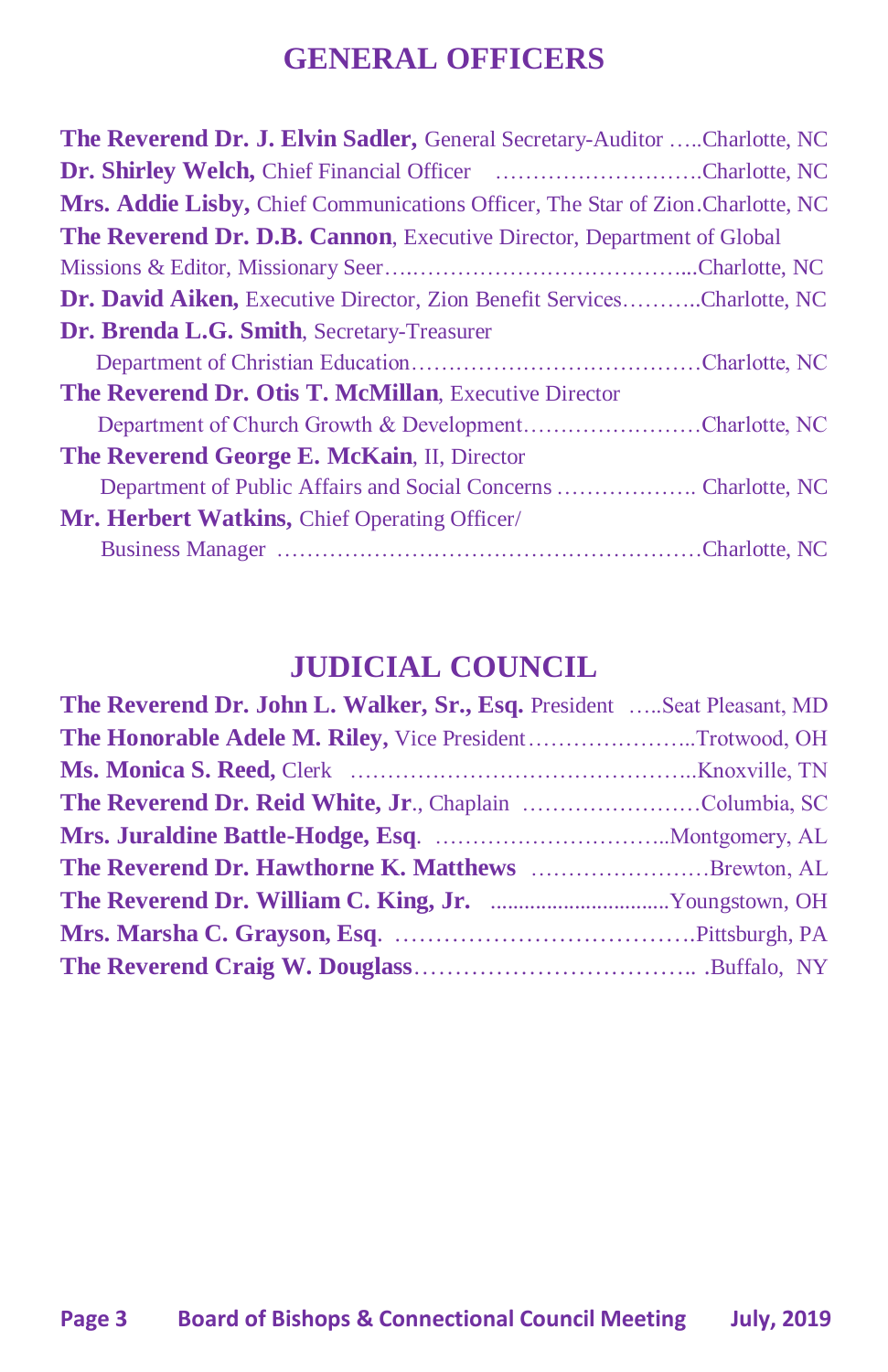# **WOMEN'S HOME AND OVERSEAS MISSIONARY SOCIETY**

| Dr. Sandra L. Gadson, International PresidentFlossmoor, IL                  |  |
|-----------------------------------------------------------------------------|--|
| Mrs. Angela Davis-Baxter, First Vice PresidentRock Hill, SC                 |  |
| Ms. Renee Felton-Pullen, Second Vice PresidentBurtonsville, MD              |  |
| Mrs. Rosetta J. Dunham, Executive Director Charlotte, NC                    |  |
|                                                                             |  |
|                                                                             |  |
| Dr. Joy Kennedy, General Coordinator of YAMSSalisbury, NC                   |  |
| Mrs. Vicki L. Breaux, General Secretary,  Baton Rouge, LA                   |  |
| <b>Youth Missionaries</b>                                                   |  |
| Mrs. Cynthia L. Revels-Young, General Superintendent, Hammond, IN           |  |
| <b>Buds of Promise</b>                                                      |  |
| Mrs. Sara S. Cherrington, General Secretary,Brooklyn, NY                    |  |
| <b>Bureau of Supply</b>                                                     |  |
| Mrs. Vanessa E. Clayton, General Chairman Trumbull, CT                      |  |
| Life Members Council                                                        |  |
| <b>Ms. Jacqueline L. Anthony, Director of Communications Kannapolis, NC</b> |  |

# **MISSIONARY SUPERVISORS**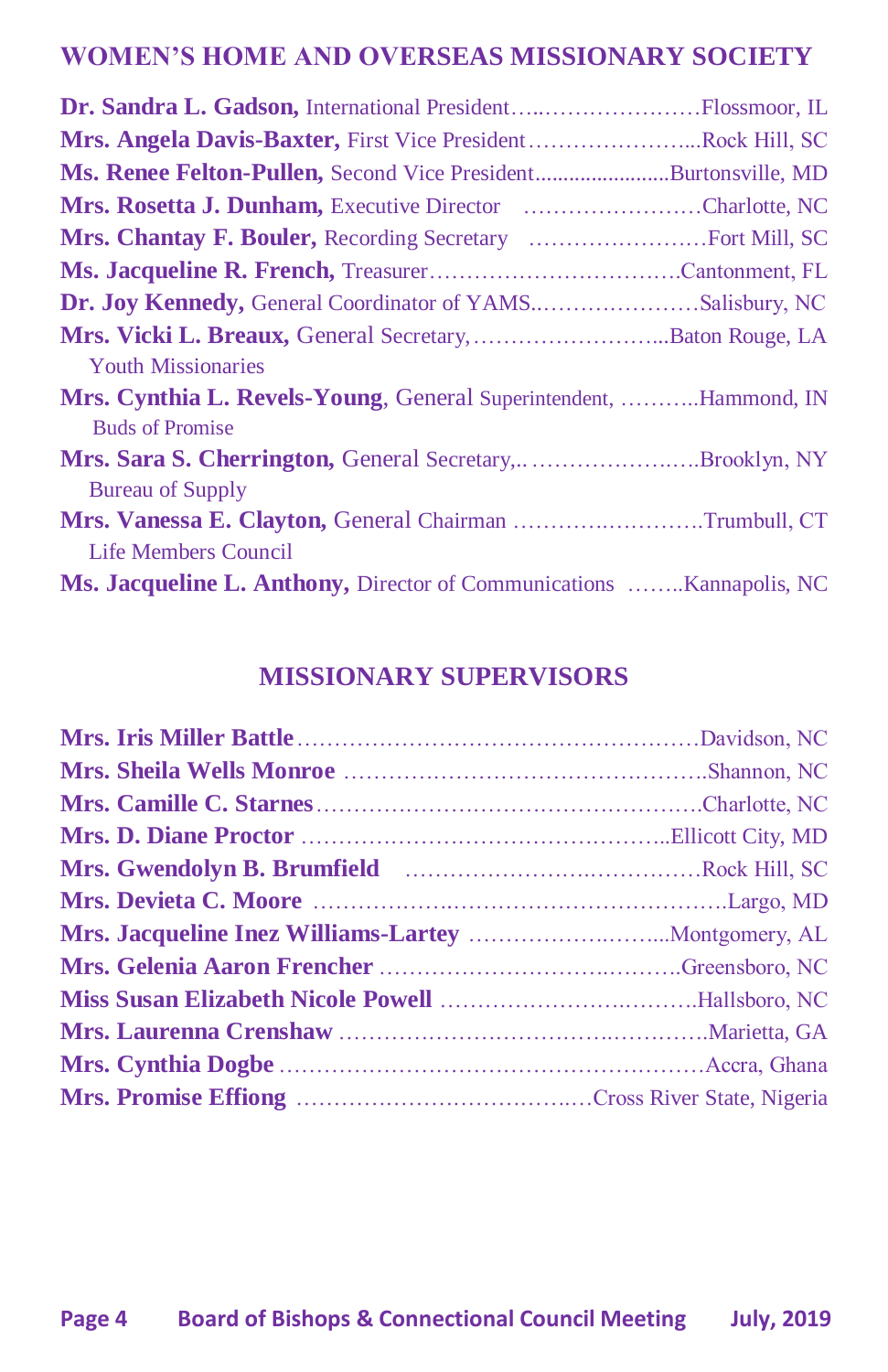# **CONNECTIONAL LAY COUNCIL**

| Dr. Mary J. Matthews, International President Sanford, NC |  |
|-----------------------------------------------------------|--|
|                                                           |  |
|                                                           |  |
| Mrs. Connie Bell Wright, 2nd Vice President Charlotte, NC |  |
|                                                           |  |
| Mr. Ned D. Highsmith, Financial Secretary Clinton, NC     |  |
|                                                           |  |
|                                                           |  |

# **COLLEGES**

| Dr. Jimmie Jenkins, President                         |  |
|-------------------------------------------------------|--|
|                                                       |  |
| Dr. Vergel Lattimore, President                       |  |
|                                                       |  |
| Dr. Lester A. McCorn, President                       |  |
|                                                       |  |
| <b>Reverend Wallace Noble, Coordinator</b>            |  |
|                                                       |  |
| Mr. Peter Kamel, Interim Management Committee Chair   |  |
|                                                       |  |
| Dr. Donald J. Ekpo, President                         |  |
| Hood-Speaks Theological Seminary Nigeria, West Africa |  |
|                                                       |  |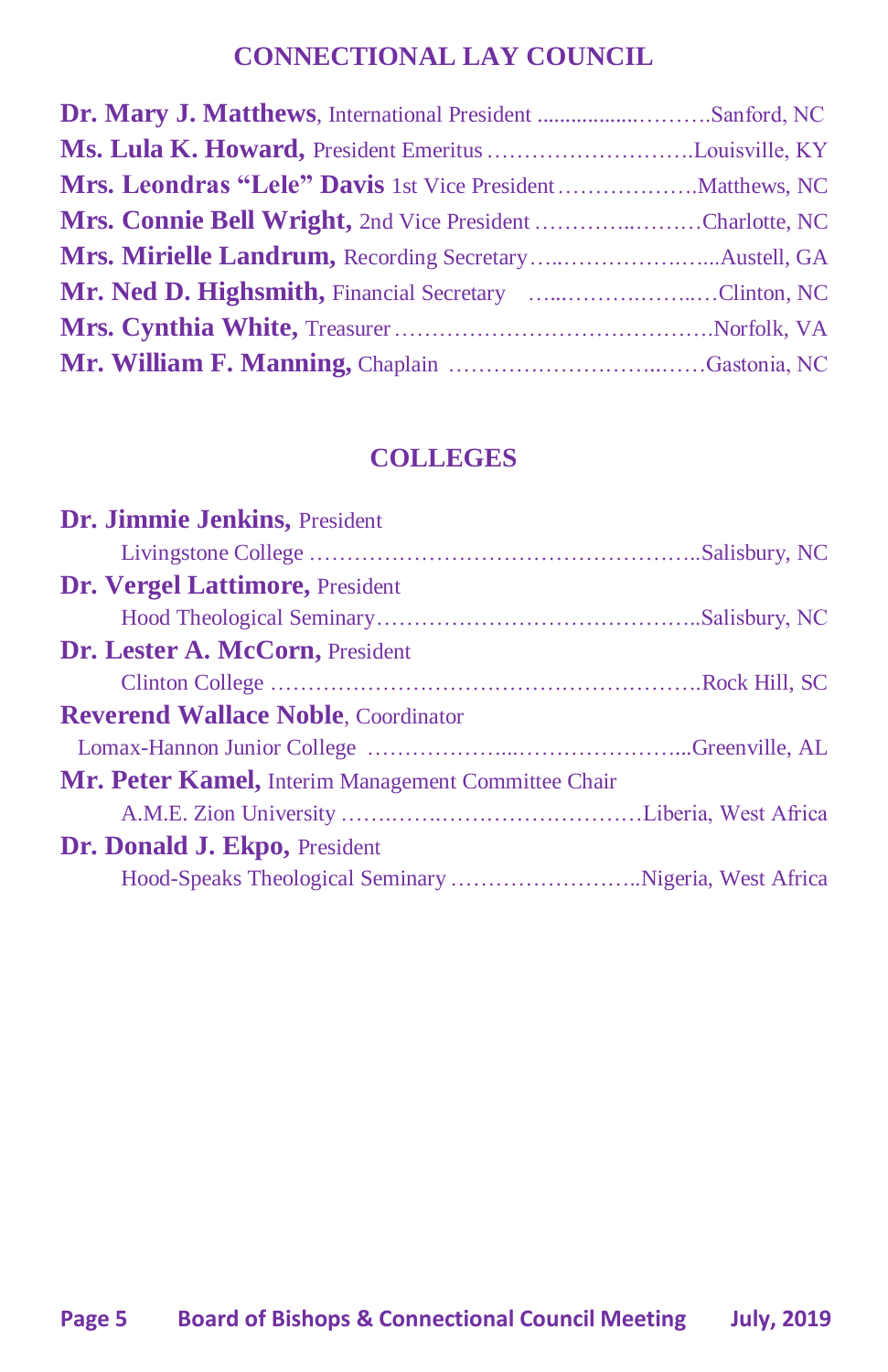# **THE HOLY COMMUNION OPENING WORSHIP SERVICE**

Thursday, July 11, 2019 – 10:00 A.M. Bishop Seth O. Lartey, Presiding

The Prelude ……………………………………..Congregation in Meditation The Processional Hymn …………………….…"Rejoice, Ye Pure in Heart"

- *1. Rejoice, ye pure in heart, Rejoice, give thanks and sing; Your glorious banner wave on high; The Cross of Christ your King, Rejoice, rejoice, Rejoice, give thanks and sing.*
- *2. Bright youth and snow-crowned age, Strong men and maidens fair, Raise high your free, exulting song, God's wondrous praise declare. Rejoice, rejoice, Rejoice, give thanks and sing.*
- *3. Yes, on through life's long path, Still chanting as ye go; From youth to age, by night and day, In gladness and in woe. Rejoice, rejoice, Rejoice, give thanks and sing.*
	- *4. Still lift your standard high, Still march in firm array, As warriors thro the darkness toil Till dawns the golden day. Rejoice, rejoice, Rejoice, give thanks and sing. Amen*

 *.*

The Call to Worship …………………………………..*Bishop Seth O. Lartey* **Bishop: Great is the Lord, and greatly to be praised; and His greatness is unsearchable.**

- *People: The Lord is righteous in all His ways, and holy in all His works*
- **Bishop: The Lord is near us as we call upon Him, to all that call upon Him in truth.**
- *Unison: For the Lord is a great God, the great King above all gods.*

The Invocation ………………………………………..*Bishop U. U. Effiong (after singing Holy, Holy, Holy)*

*O God and Father of all, whom the whole heavens adore; Let the whole earth also worship You, all nations obey You, all tongues confess and bless You; and men and women everywhere love You and serve You in peace. Send forth upon us the Spirit of love, that in companionship with one another Your abounding grace may increase among us; through Jesus Christ our Lord. Amen!*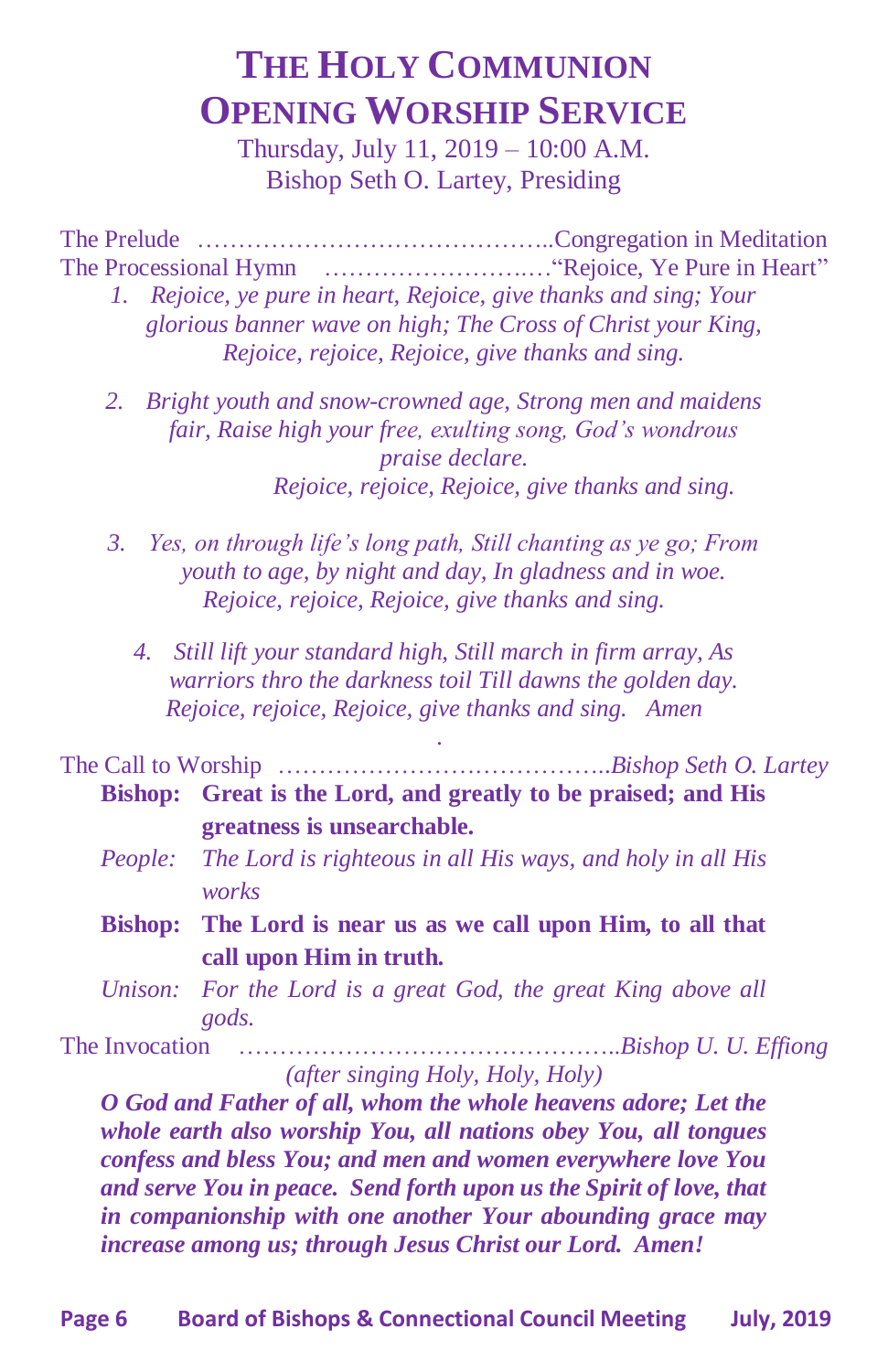The Hymn of Praise ………………………Bishop Warren M. Brown *"Praise to the Lord, the Almighty"*

- *1. Praise to the Lord, the Almighty, the King of creation! O my soul, praise him, for he is thy health and salvation! All ye who hear, now to his temple draw near; join me in glad adoration!*
	- *2. Praise to the Lord, who o'er all things so wondrously defending bears thee on eagle's wings, e'er in his keeping maintaining. God's care enfolds all, whose true good he upholds, Hast thou not know his sustaining?*
- *3. Praise to the Lord, who doth prosper thy work and defend thee; surely his goodness and mercy here daily attend thee, Ponder a new what the Almighty can do, who with his love doth befriend thee.*
- *4. Praise to the Lord, who doth nourish thy life and restore thee, fitting thee well for the tasks that are ever before thee. Then to thy need God as a mother doth speed, spreading the wings of grace o'er thee.*
- *5. Praise to the Lord! O let all that is in me adore him! All that hath life and breath, come now with praises before him! Let the amen sound from his people again; gladly forever adore him.*

The Responsive Reading …………………….Bishop George D. Crenshaw "Trust in the Lord"

| <b>Bishop:</b> | Fret not yourself because of the wicked, be not envious            |  |
|----------------|--------------------------------------------------------------------|--|
|                | of the wrongdoers!                                                 |  |
| People:        | For they will soon fade like the grass, and wither like the        |  |
|                | green herb.                                                        |  |
| <b>Bishop:</b> | Trust in the Lord, and do good; so you will dwell in               |  |
|                | the land, and enjoy security.                                      |  |
| People:        | Take delight in the Lord, and He will give you the desires         |  |
|                | of your heart.                                                     |  |
| <b>Bishop:</b> | Commit your ways to the Lord; trust in Him, and he                 |  |
|                | will bring it to pass.                                             |  |
| People:        | He will bring forth your vindication as the light, and your        |  |
|                | right as the noonday.                                              |  |
| <b>Bishop:</b> | Fret not yourself over him who prospers in his way,                |  |
|                | over the man who carries out evil devices!                         |  |
|                | Unison: For the wicked shall be cut off; but those who wait on the |  |
|                | Lord shall possess the land.                                       |  |
|                |                                                                    |  |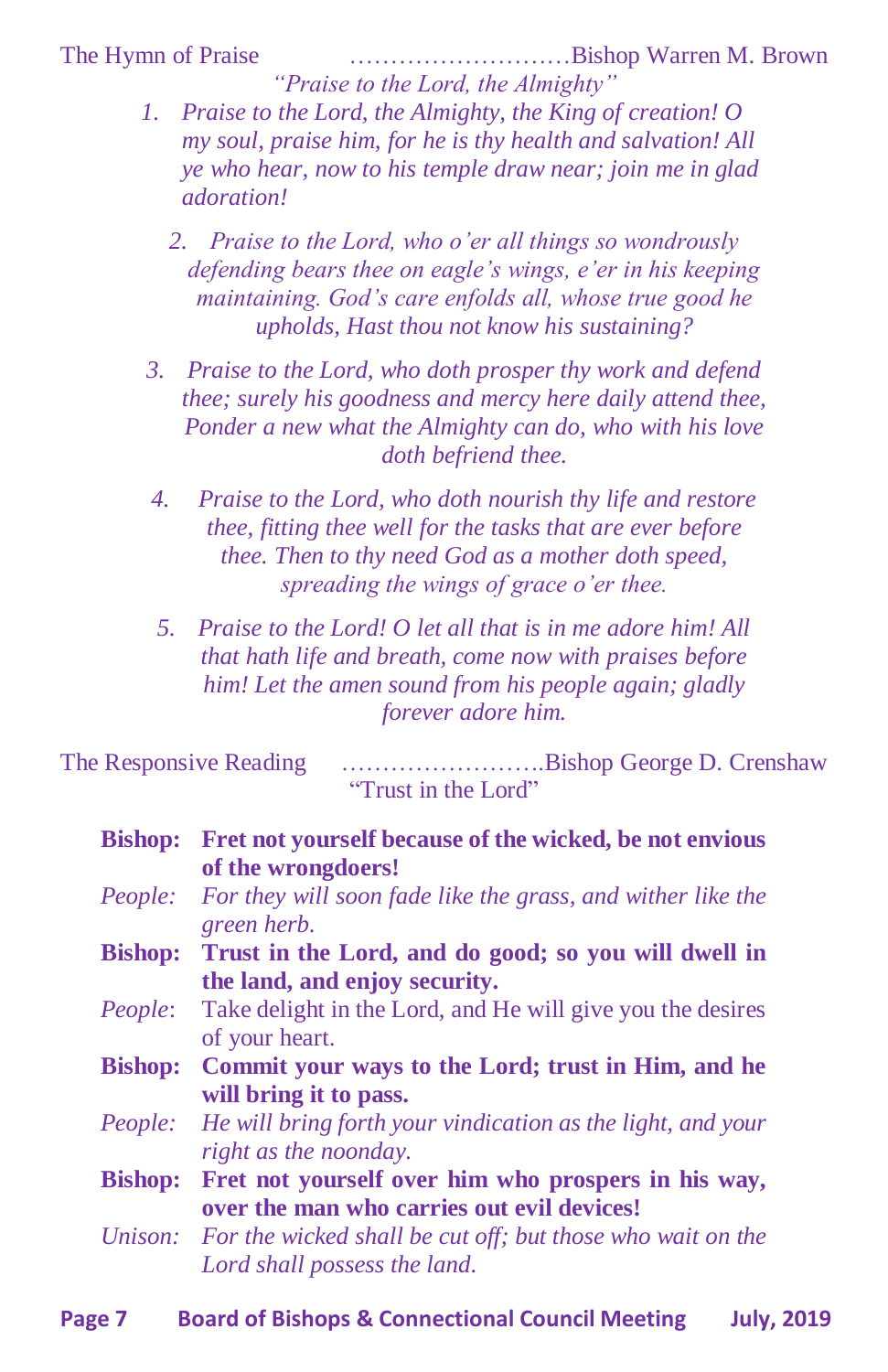| The Affirmation of Faith                        |                       |                                                                                      |
|-------------------------------------------------|-----------------------|--------------------------------------------------------------------------------------|
|                                                 | "The Apostles' Creed" |                                                                                      |
|                                                 |                       |                                                                                      |
|                                                 | II Chronicles 16:1-9  |                                                                                      |
|                                                 | (NRSV)                |                                                                                      |
| The Gloria Patri                                |                       |                                                                                      |
|                                                 |                       |                                                                                      |
|                                                 | Matthew 22:34-38      |                                                                                      |
|                                                 | (NLT)                 |                                                                                      |
|                                                 |                       |                                                                                      |
|                                                 | "Draw Me Nearer"      |                                                                                      |
| <b>The Choral Selection</b>                     |                       | Alabama-Florida Mass Choir                                                           |
|                                                 |                       | "Battle Hymn of the Republic"                                                        |
|                                                 |                       | The Ministry of Kindness Offering Bishop Michael A. Frencher, Sr.                    |
|                                                 |                       | (\$20 asking) Bishop Frencher shared several scriptures                              |
| The Music of Inspiration "I Just to Praise You" |                       |                                                                                      |
|                                                 |                       | The Presentation of the Preacher <b>Franchised Engineerial</b> Sishop Kenneth Monroe |
|                                                 |                       |                                                                                      |

#### "I Love Thy Kingdom, Lord"

- *1. I love Thy kingdom, Lord, The house of Thine abode, The Church our blest Redeemer saved With His own precious blood.*
- *2. I love Thy Church, O God! Her walls before Thee stand, Dear as the apple of Thine eye, And graven on Thy hand..*
- *3. For her my tears shall fall, For her my prayers ascend, To her my cares and toils be given, Till toils and cares shall end.*
- *4. Beyond my highest joy I prize her heavenly ways, Her sweet communion, solemn vows, Her hymns of love and praise.*
- *5. Sure as Thy truth shall last, To Zion shall be given The brightest glories earth can yield, And brighter bliss of heaven. Amen.*

The Sermon ……….……………*Bishop Staccato Powell, Presiding Bishop Western Episcopal District*

*Prayer by Bishop Powell Salutations to Bishop Battle in absentia and others. He thanked the church for the privilege of preaching today.*

*Scripture: II Chronicles 16:9*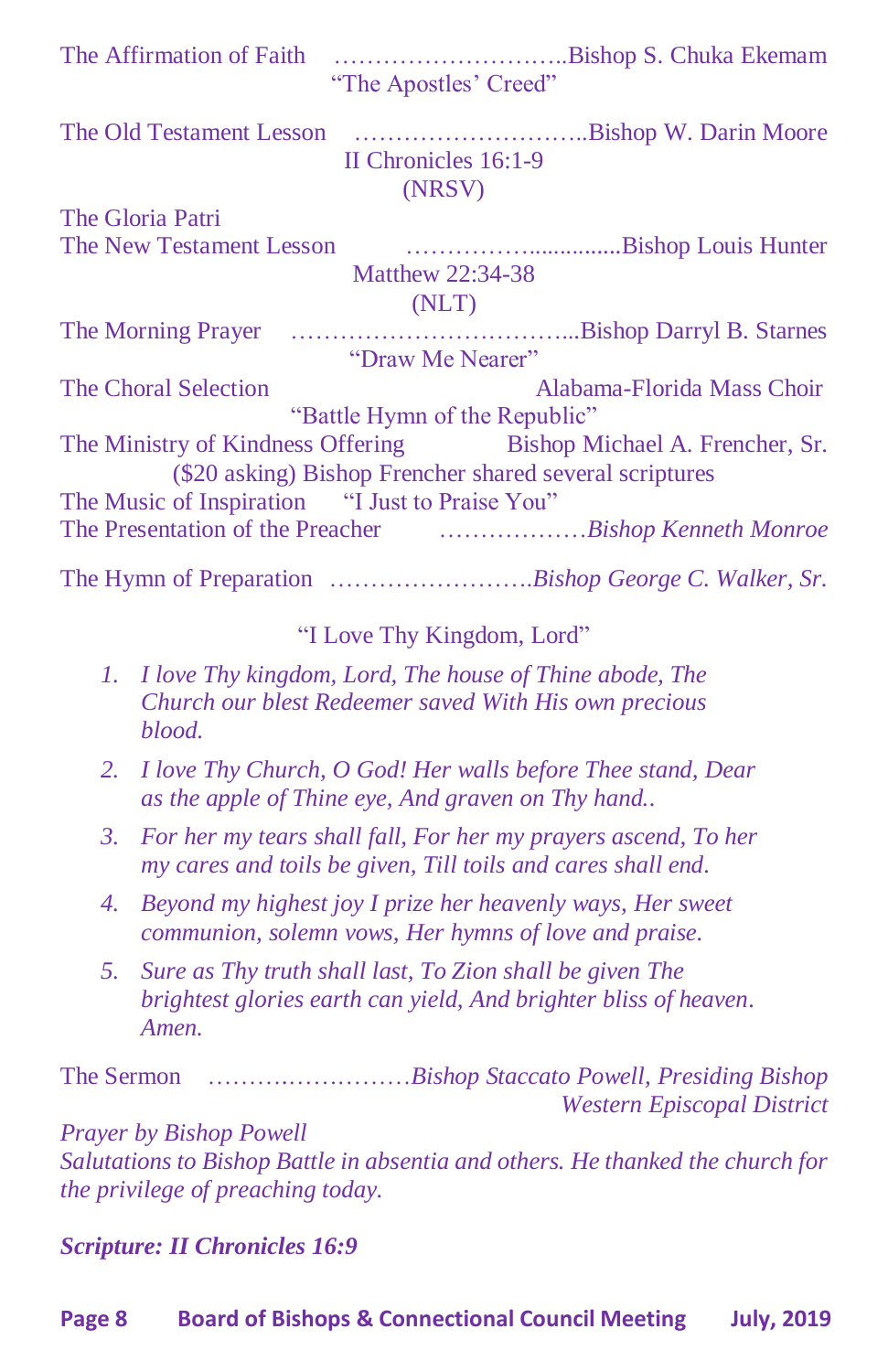*"For the eyes of the Lord are ranging throughout the earth to strengthen the hearts of those who are loyal (fully committed) to Him"*

#### *Sermon Title: "Fully Committed"*

*Premise: The thing we're missing the most are hearts that are fully committed to God. There's nothing more disconcerting to God than to have lukewarm half-hearted children*

Story of Billy Baker in the Great American and the Story of the Chicken and the Pig…

Abraham never returned to the Ur of the Chaldeans because his heart was fully committed to God. He never turned back but turned fully towards God;

-Moses…

-David…

When you're fully committed, there are several non-negotiable you have to follow:

### **1. You have to see the Lord as the Source**

- a. If you can see the Lord as the Source of all of your help, you can make it.
- b. When you remember that God has been your Source, then you can make it.
- **2. You have to seek the Lord Solely** 
	- a. Don't look to the left, nor to the right, but look to the hills from whence comes your help.
- **3. You have to Serve the Lord Solidly**
	- a. Regardless of what the people do to you, keep serving Him.
- **4. You have to seek God Soaringly**
	- a. You've got to look beyond your present circumstances to allow God to take you where He wants you to be.
	- b. "I believe I can fly…"

The prevalent question: Do you need God to strengthen you: does anybody need any help?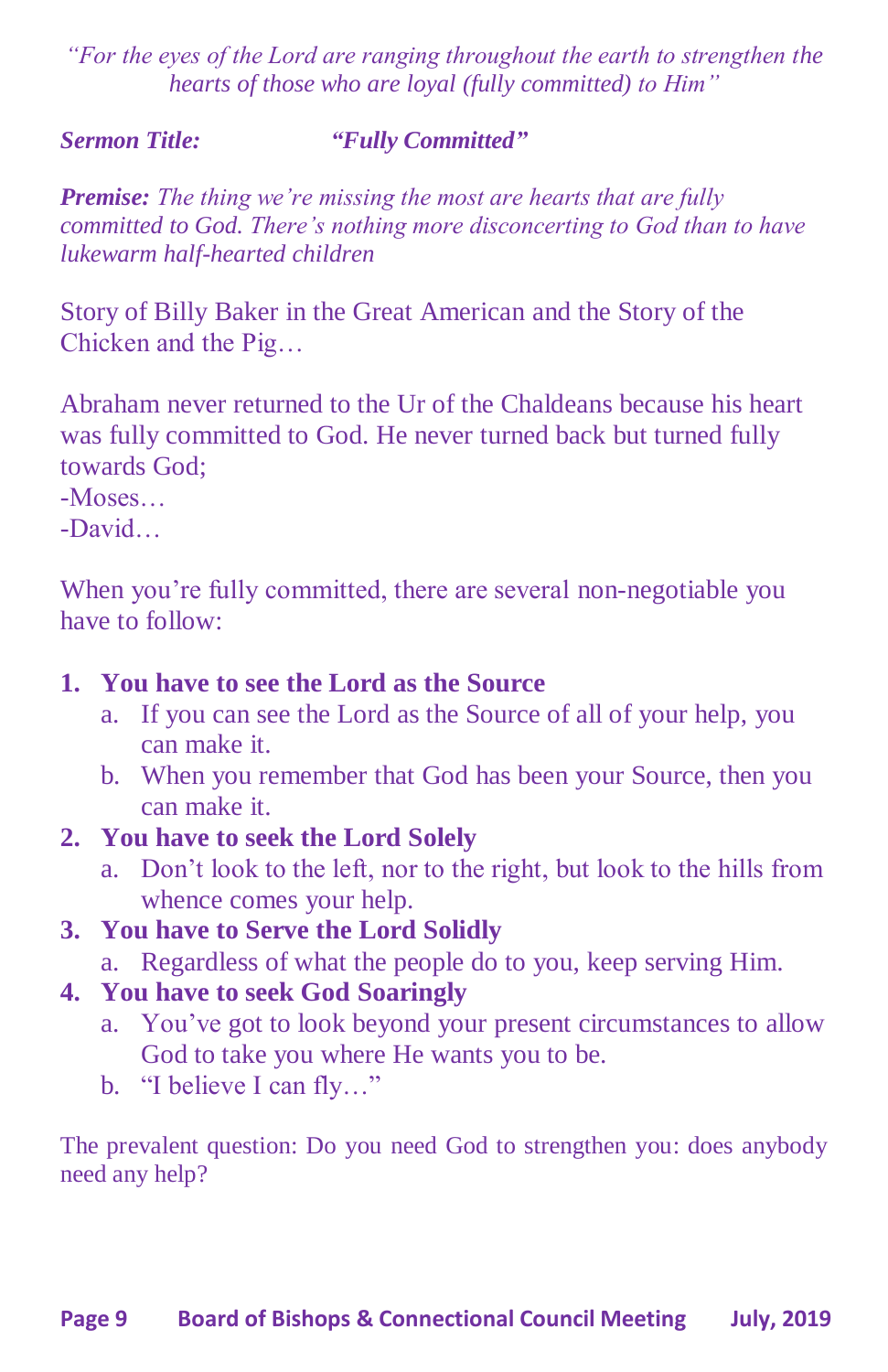The Invitational Hymn  $\dots\dots\dots\dots\dots\dots\dots\dots\dots\dots$  "Jesus Is Tenderly Calling"

- *1. Jesus is tenderly calling thee home-Calling today, calling to day; Why from the sunshine of love wilt thou roam Farther and farther away? ~Refrain~*
- *2. Jesus is calling the weary to rest Calling today, calling today; Bring Him thy burden and thou shalt be blest: He will not turn thee away. ~Refrain~*

*Refrain: Calling today; Calling today, Jesus is calling, is tenderly calling today. Amen*

- *3. Jesus is waiting; O come to Him now Waiting today, waiting today; Come with thy sins; at His feet lowly bow; Come, and no longer delay. ~Refrain~*
- *4. Jesus is pleading; O list to His voice: Hear Him today, hear Him today; They who believe on His name shall rejoice; Quickly arise and away. ~Refrain~*

*Refrain: Calling today; Calling today, Jesus is calling, is tenderly calling today. Amen*

The Offering …………………...…………………..Bishop Dennis V. Proctor Requested amount: \$100.00 Offertory "All Things Come of Thee, O Lord"

Before the election, Bishop Lartey asked thanks the Choir and the sermon of Bishop Powell and also his colleagues for the privilege to serve. He also prays that the day will come that the President of the Board will be given the right to travel the whole work to see ALL of Zion

| <b>Board of Bishops &amp; Connectional Council Meeting</b><br>Page 10 | <b>July, 2019</b>               |
|-----------------------------------------------------------------------|---------------------------------|
| <b>Second: Bishop Staccato Powell</b>                                 |                                 |
| Motion: Bishop Darryl B. Starnes                                      |                                 |
| Secretary                                                             | <b>Bishop Kenneth Monroe</b>    |
| <b>Motion Carried</b>                                                 |                                 |
| Second: Bishop W. Darin Moore                                         |                                 |
| Motion: Bishop Kenneth Monroe                                         |                                 |
| President                                                             | Bishop Michael A. Frencher, Sr. |
|                                                                       |                                 |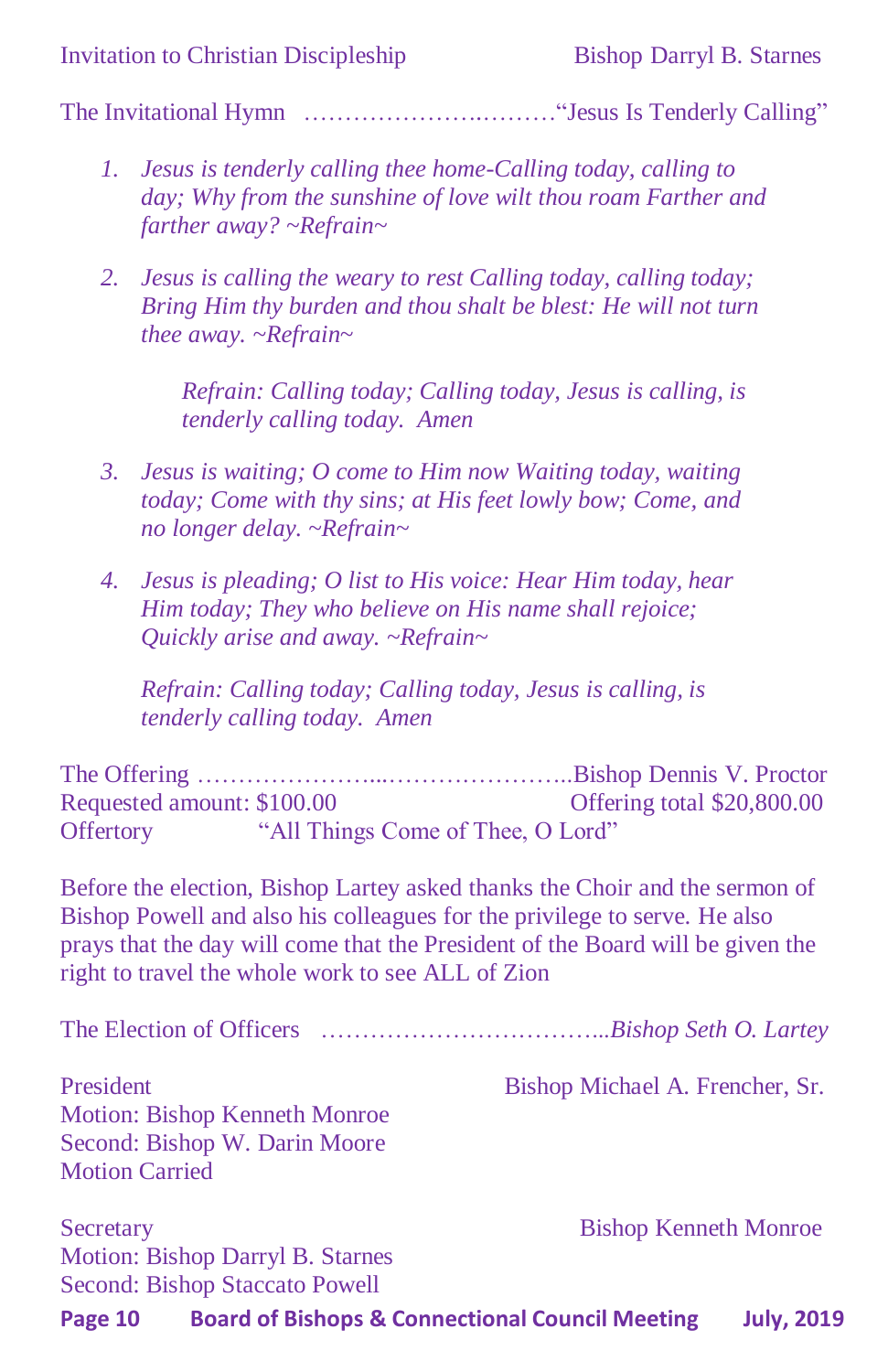#### Motion Carried

Assistant Secretary Bishop U.U. Effiong Motion: Bishop Kenneth Monroe Second: Bishop George Crenshaw Motion Carried

Treasurer Bishop George E. Battle, Jr. Motion: Bishop W. Darin Moore Second: Bishop Dennis V. Proctor Motion Carried

Chaplain Bishop Darryl B. Starnes Motion: Bishop Staccato Powell Second: Bishop Dennis V. Proctor Motion Carried

Assistant Chaplain Bishop Seth O. Lartey Motion: Bishop Darryl B. Starnes Second: Bishop Staccato Powell Motion Carried

Bishop Moore rose to express gratitude to Bishop Lartey for his stellar leadership. Overwhelming applause came from the body, after which the exchange of the Presidency was extended to Bishop Michael A. Frencher, Sr.

Southwestern Delta came and extended gifts of congratulations and commendation on Bishop and Mrs, Frencher.

Bishop Powell presented Bishop Frencher with a gift.

Remarks were given by President Frencher regarding the Quadrennial Plank of Reaching our Potential using the T.E.A.M. approach. Teaching, Evangelism, Accountability, and Ministry.

- 1. We must believe in who and who's we are;
- 2. We must stop settling for the mediocre (Go BIG for God); and
- 3. We must come out of our comfort zones and go into our communities;
- 4. We must stay positive and never give up.

He thanked God for the Southwestern Delta for their support and to his colleagues for their support in allowing him to work with them.

The Announcements/Notices ………………………..*Bishop Kenneth Monroe*

**Page 11 Board of Bishops & Connectional Council Meeting July, 2019**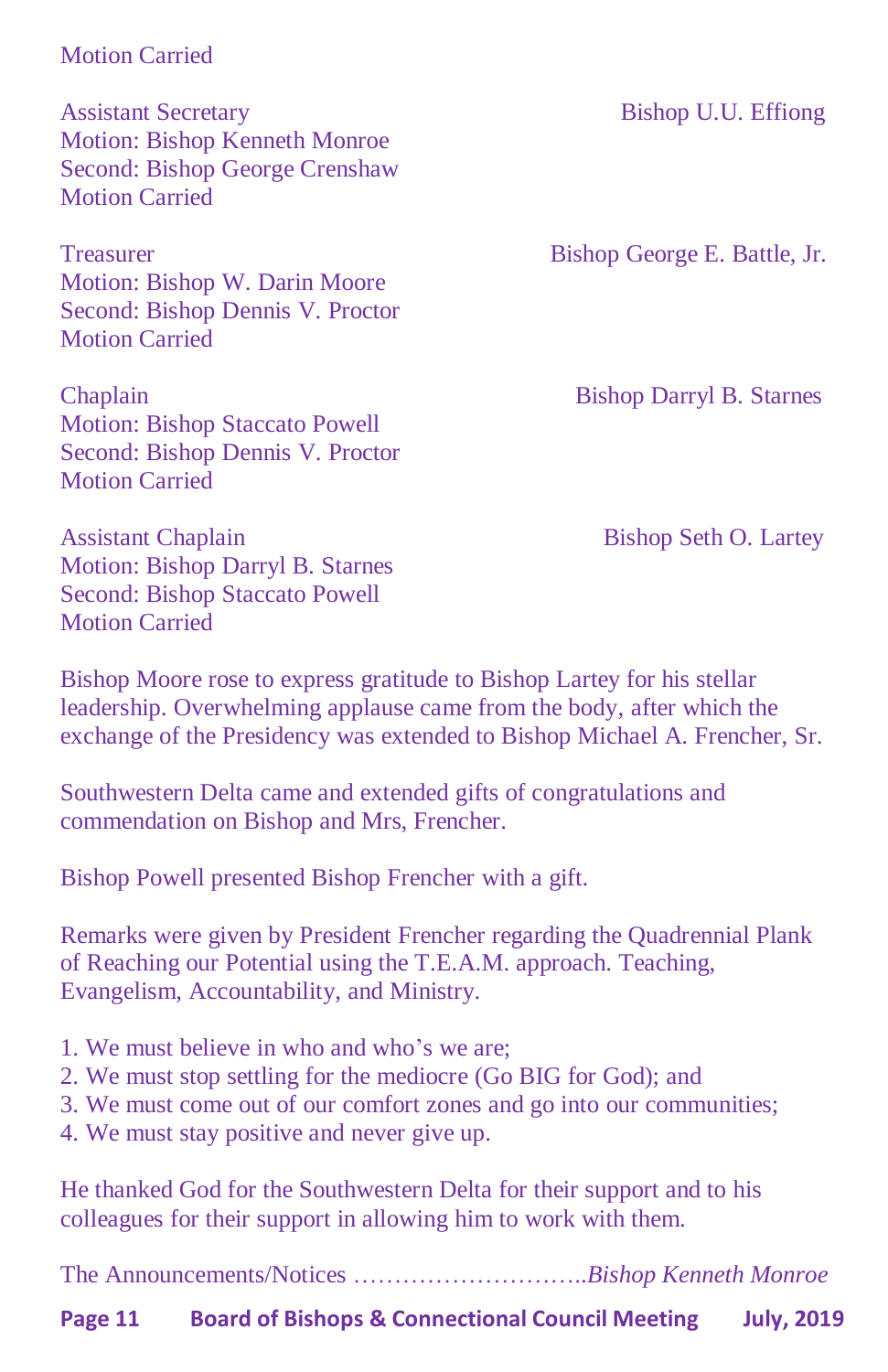*Bishop Powell thanked the Western Episcopal District for their support.* The Benediction ……………………………………...*Bishop Staccato Powell*

The Recessional Lunch

# **Thursday, July 11, 2019– 3:00 pm Bishop Michael A. Frencher, Sr., Presiding**

Devotion Bishop Michael A. Frencher, Sr.

Romans 10:1-9 Prayed the Lord's Prayer

## **The Reports**

General Secretary –Auditor ………………*The Reverend Dr. J. Elvin Sadler (see report)*

*Motion: Bishop Mildred Hines Second: Bishop Monroe*

*One unreadiness regarding the electronic version of the Book of Discipline (Dr. Yvonne Tracey). There was a concern regarding protection of the materials. The concern has been addressed and the Board of Bishops will provide guidance on the release of the version.*

*Motion Carried.*

Finance Department ……………………………………….*Dr. Shirley Welch (see report)*

*The prescribed note that was voted on to be liquidated is on its way to liquidation and the debt will be totally liquidated by July, 2019.*

*Motion: Bishop W. Darin Moore, on behalf of Bishop George Second: Bishop George Crenshaw Unreadiness by many (Dr. Vilma Leake, Mrs. Lula Howard, Dr. Gregory Smith, Dr. Terry Jones and Bishop Staccato Powell) Motion Carried.*

*Motion: Bishop W. Darin Moore moved the official mortgage burning of the Varick Renaissance Center at the site of the 2020 General Conference.*

Chief Operating Officer/ ………………………………*Mr. Herbert Watkins* Business Manager. (see report)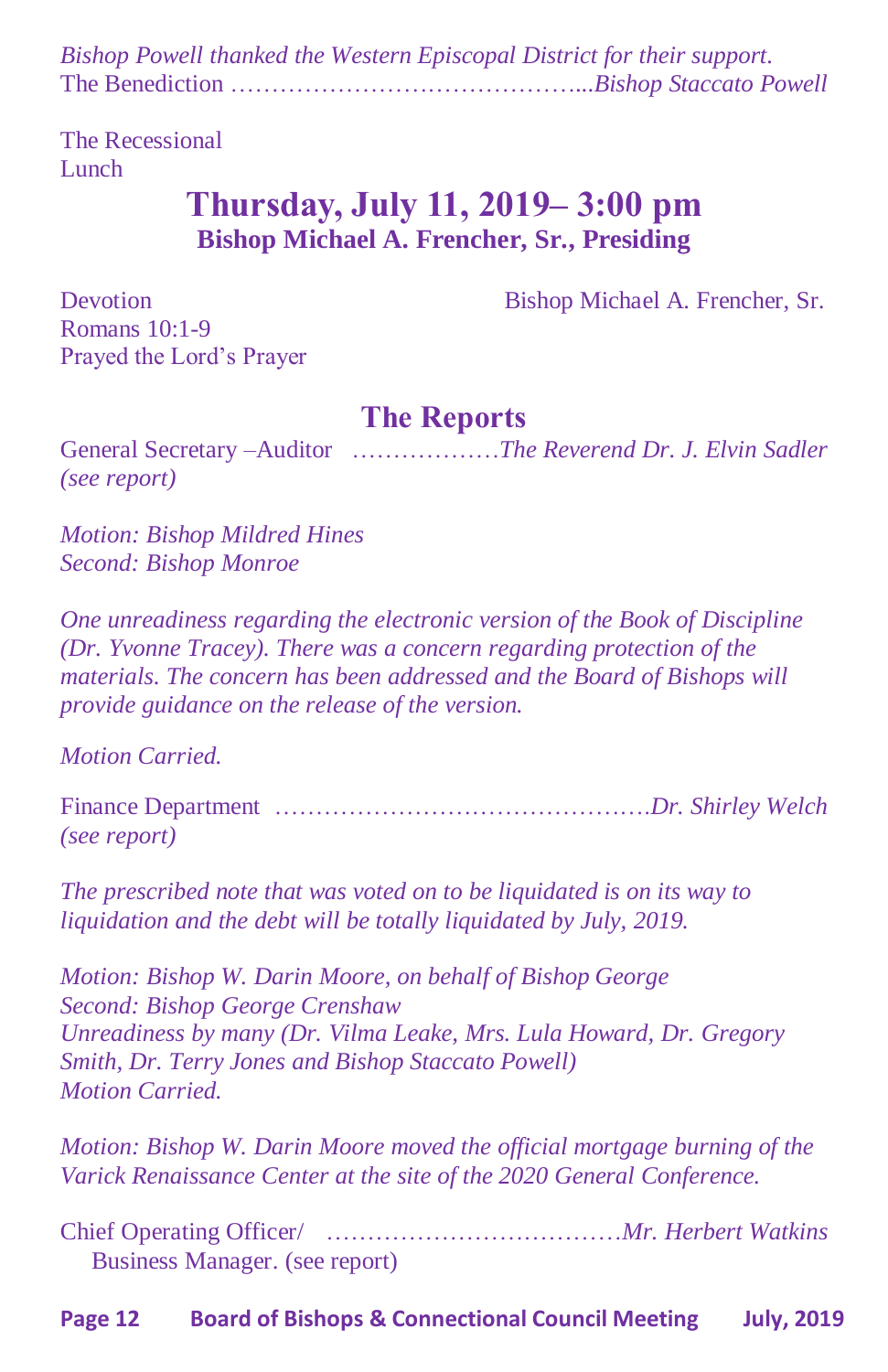Updates: Roof completed and tax savings at a cost in excess of \$300,000.00. All General Officer department migrate information to the main server.

*Motion: Bishop W. Darin Moore moved that all departments migrate to the central server, that all churches purchase our church school literature. Moved to adoption by Bishop Lartey.*

*Second: Dr. Alfred Carson Unreadiness; Bishop Louis Hunter, and Bishop George Crenshaw Motion Carried.*

The President asked Dr. Vergel Lattimore to make his remarks.

The Lilly Foundation has established a five year grant to assist clergy in their early stages of growth;

The Templeton Foundation provided a \$70,000.00 grant for faith, sciences and history which will be launched this fall. Hood was recommended to participate in the grant by the American Theological Seminary.

The Seminary is beginning an online hybrid program where students will come onsite four times a semester and the remaining classes will be done online. The Board of Trustees has approved a full degree hybrid program to begin in two years.

Dr. Lattimore was commended for his work by the Council.

Executive Director, Department of Church….*Reverend Dr. Otis T. McMillan* Growth & Development (see report)

*Motion: Bishop Darryl B. Starnes Second: Bishop Seth O. Lartey Unreadiness: (Words of commendation by Dr. Clifford Barnette, Elder Willa Estelle, and Reverend Darrell Williams) Motion Carried.*

Chief Communications Officer/Editor, Star of Zion ….…….*Mrs. Addie Lisby (see report)*

*Motion: Bishop George Crenshaw Second: Bishop Kenneth Unreadiness: (Dr. Vilma Leake, Dr. Eric Leake) Motion Carried.*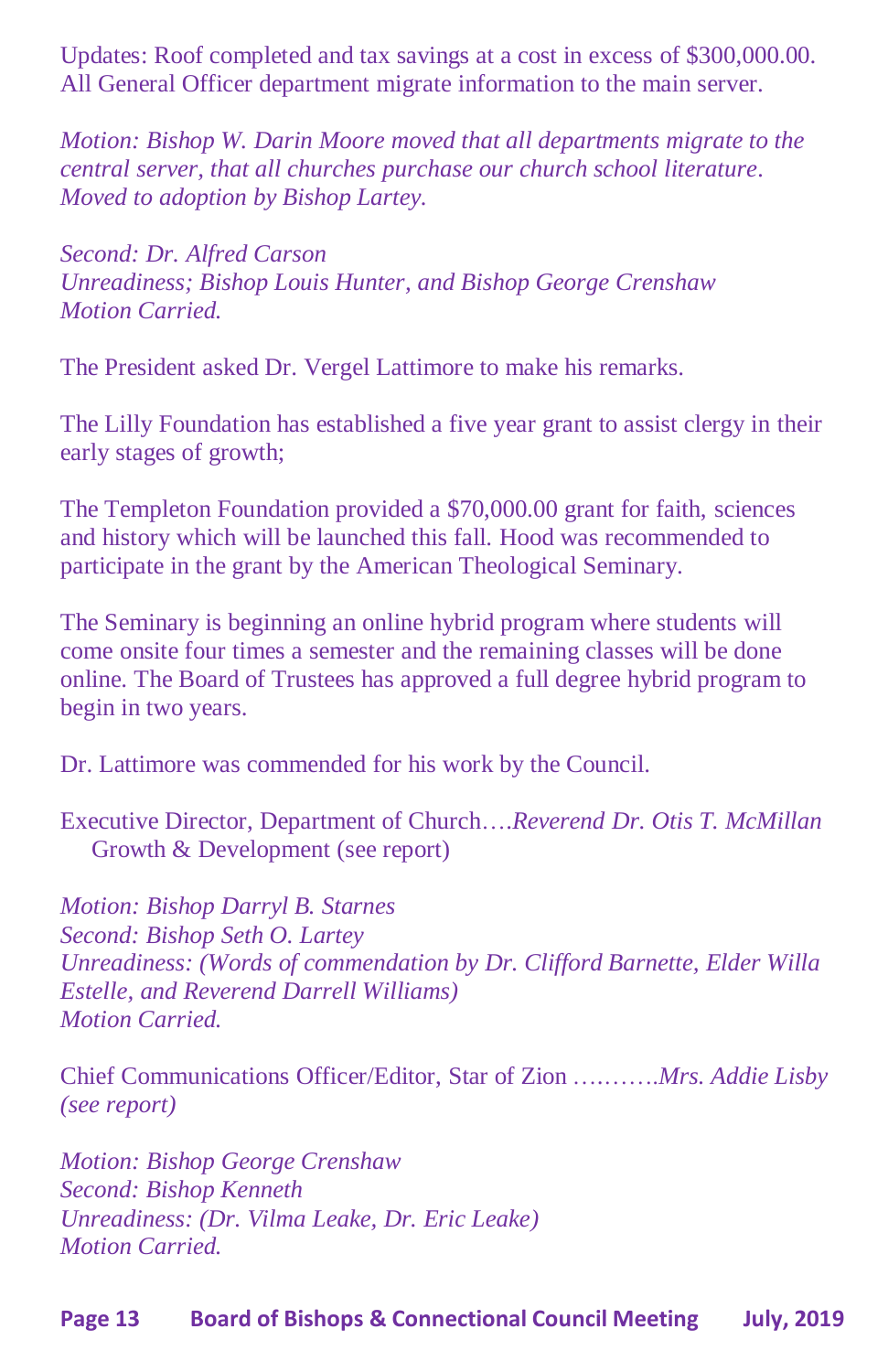| (see report) |  |
|--------------|--|

*Motion: Bishop Seth O. Lartey Second: Bishop Darryl B. Starnes Unreadiness: (Elder Erlinda Dobson (commendation), Dr. Gregory Smith (amend the motion be redirected to the Connectional Budget Board for action to increase the death benefit from \$10,000.00 to \$25,000.00 and be deferred to CBB for action) and Mrs. Ruth Gough, recommendation to use words that state that sexual misconduct is strictly prohibited in our churches) Dr. Vilma Leake (recommended that widows benefit be increased from \$60.00 as referred to the CBB)) Motion Carried.*

*Executive Director/Editor………………The Reverend Dr. Dwight B. Cannon Department of Global Missions & Missionary Seer (see report)*

*Motion: Bishop Kenneth Monroe Second: Dr. Kathy McFadden Unreadiness: Bishop Staccato Powell (commendations), Dr. Anthony Witherspoon (commendations), Bishop Effiong (commendation and gratitude for work). Motion Carried.*

**Dinner** 

Announcements Bishop Kenneth Monroe Closing Prayer Bishop S. Chuka Ekemam

# **Thursday, July 11, 2019 – 7:00 pm Bishop Michael A. Frencher, Sr., Presiding**

# **The Welcome Program**

The Prelude …………………….…………….......Congregation in Meditation

The Call to Worship The Invocation The Hymn of Praise The Lesson from the Holy Scripture The Evening Prayer The Music of Inspiration

The Presentation of The Presiding Bishop

**Page 14 Board of Bishops & Connectional Council Meeting July, 2019**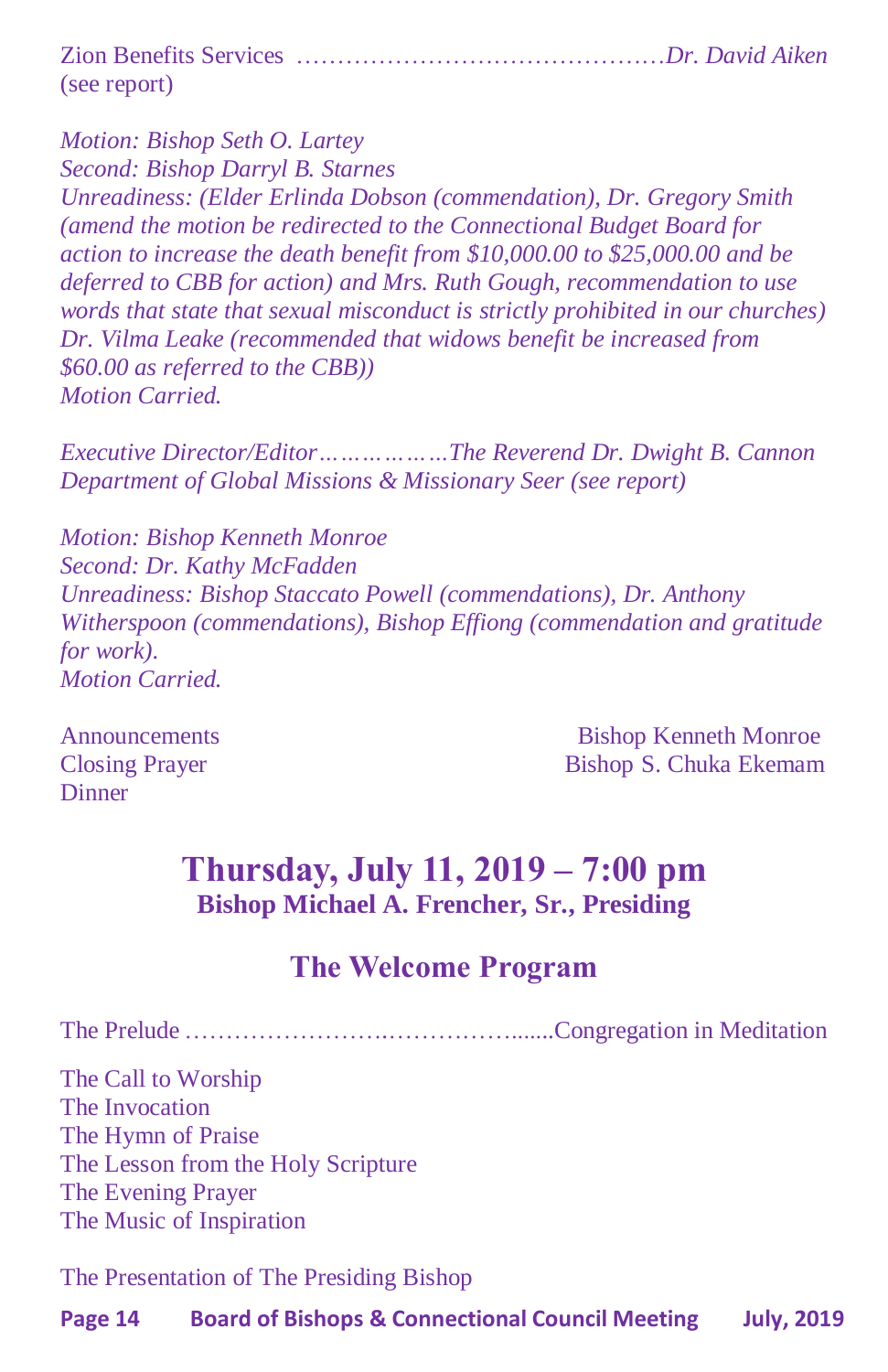# **Thursday, July 11, 2019 – 7:00 pm**

The Introduction of Preacher ……………………*Bishop George E. Battle, Jr* The Music of Preparation The Sermon ………………...*Bishop George D. Crenshaw, Presiding Bishop Central Southern Africa Episcopal District*

#### *"Walking with a Limp"*

Scripture Genesis 42 Premise: We all are one step away from being Jacob.

- 1. He discovers himself;
- 2. He discovers his shortcomings;
	- a. Out of all of the stuff he's done, he never realizes that his life is out of order.
- 3. He discovers his savior;
	- a. Jacob was misdiagnosed: He was looking for grace when what he needed was mercy;
	- b. We need to learn how to hold on so that we can tell God thank you!

The Invitation to Christian Discipleship The Announcements The Benediction

# **Friday, July 12, 2019 – 9:30 am Bishop Michael A. Frencher, Sr., Presiding**

Devotion

Scripture: Bishop Darryl B. Starnes Prayer: Bishop U.U. Effiong

### **The Reports**

International President – W. H. & O. M. Society ………..*Dr. Sandra Gadson (see report) Motion: Bishop Kenneth Monroe Second: Bishop Darryl B. Starnes*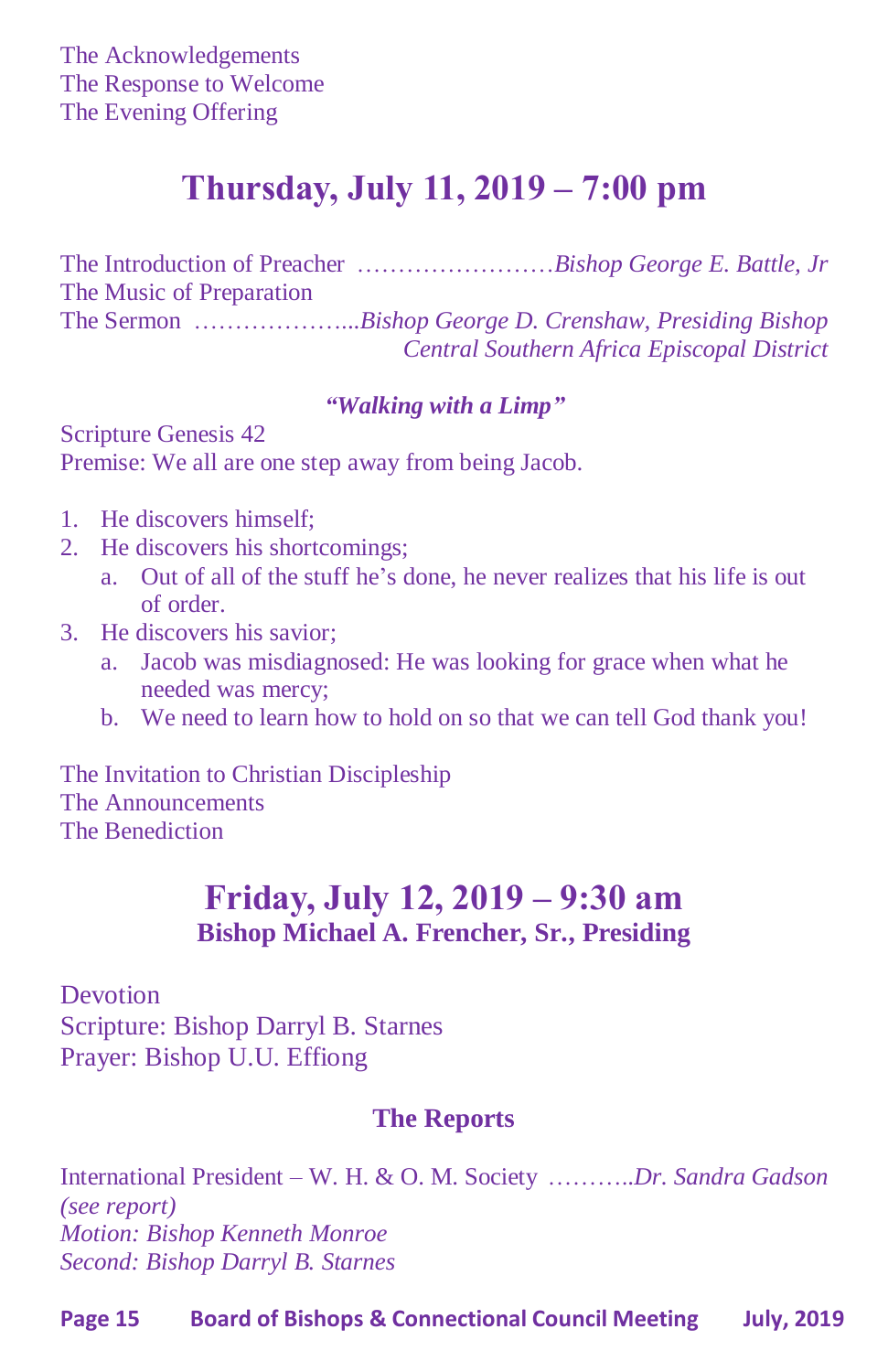*Unreadiness: (Bishop Starnes (commendation), Dr. Eric Leake (commendations from her pastor at Martin Temple), Bishop Lartey (commendations), Dr. Brenda Smith (acknowledgement of Dr. Gadsen being President of the North American section of the World Methodist Women) Motion Carried.*

Executive Director– W. H. & O. M. Society ………….*Mrs. Rosetta Dunham (see report)*

*Motion: Bishop Seth O. Lartey Second: From the floor Motion Carried.*

Treasurer – W. H. & O. M. Society ………………....*Mrs. Jacqueline French (see report)*

*Motion: Bishop Kenneth Monroe Second: Bishop Seth O. Lartey Motion Carried.*

Secretary-Treasurer – Christian Education ..*Dr. Brenda L.G. Smith (see report)*

*Motion: Bishop Dennis V. Proctor Second: Dr. Myrtle Bowen Unreadiness: (Dr, Myrtle Bowen (commendations), Dr. Anthony Witherspoon (commendations), Dr. Vilma Leake (commendations), Dr. Ava Swinton (commendations), Reverend Robin Anderson (commendation), Reverend Patrick Barrett (commendations), Mrs. Lula Howard (commendations) Motion Carried.*

Bishop W. Darin Moore read the official statement coming from the Board of Bishops regarding the state of affairs in Nigeria and moves the that Connectional Council goes on record as supporting the statement of the Board of Bishops. (see report)

Second: Dr. Eric Leake Unreadiness: Dr. Vilma Leake wants to know the action plans from the Board of Bishops.

Action will be taken by both the Board of Bishops in conjunction with the National Council of Churches.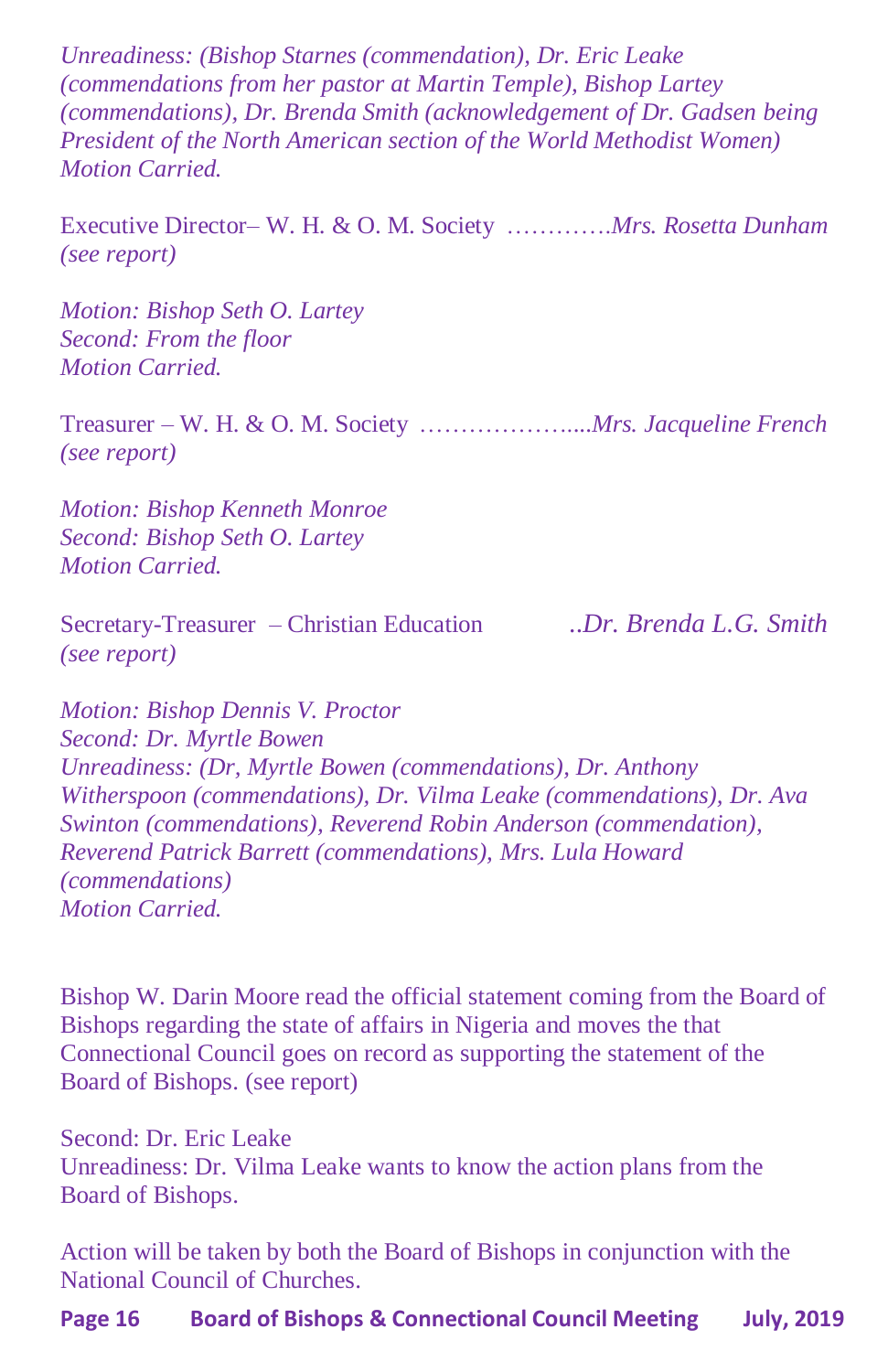Bishop Effiong gave a statement of thanks regarding the action of the Council. Motion Carried.

Bishop Moore then read the statement regarding the crisis on the southern border of the USA. (see report)

Motion to Accept: Bishop W. Darin Moore Second: Bishop George Crenshaw Unreadiness: Dr. Vilma Leake ask that both of these statements be printed in the Star of Zion. Elder Hannah Broome (be aware of ICE deputizing sheriffs to become ICE agents to detain people of color). Motion Carried.

President – Connectional Lay Council ………………....*Dr. Mary Matthews (see report)*

*Motion: Bishop Kenneth Monroe Second: Bishop Joseph Johnson Unreadiness: Bishop Starnes (commendation), Dr. Yvonne Tracey (commendations) Leondras Davis (commendations), Dr. Vilma Leake (commendations) Motion Carried.*

President – Clinton College……………..*Reverend Dr. Lester A. McCorn (see report)*

*Dr. McCorn was also named as one of the 10 most dynamic HBCU leaders. President Frencher stated that the report was well worth the wait. Motion: Bishop Dennis V. Proctor Second: Bishop S. Chuka Ekemam Unreadiness: Bishop Proctor (commendation), Bishop Lartey (commendation and asked about expansion). Dr. McCorn stated that 25 acres is being planned for use. Bishop Moore (commendation), Dr. Brenda Smith (commendations), Dr. Eric Leake (commendations), Dr. Vilma Leake (commendations and remembering Dr. Sallie V. Moreland) Motion Carried.*

Interim Management Committee Chair...…*Mr. Peter Kamel & Dr. Benjamin Lartey* – A.M.E. Zion University (see report)

**Page 17 Board of Bishops & Connectional Council Meeting July, 2019** *Motion: Bishop Dennis V. Proctor Second: Dr. Willie Evans Unreadiness: Bishop Dennis V. Proctor (commendations), Bishop Staccato*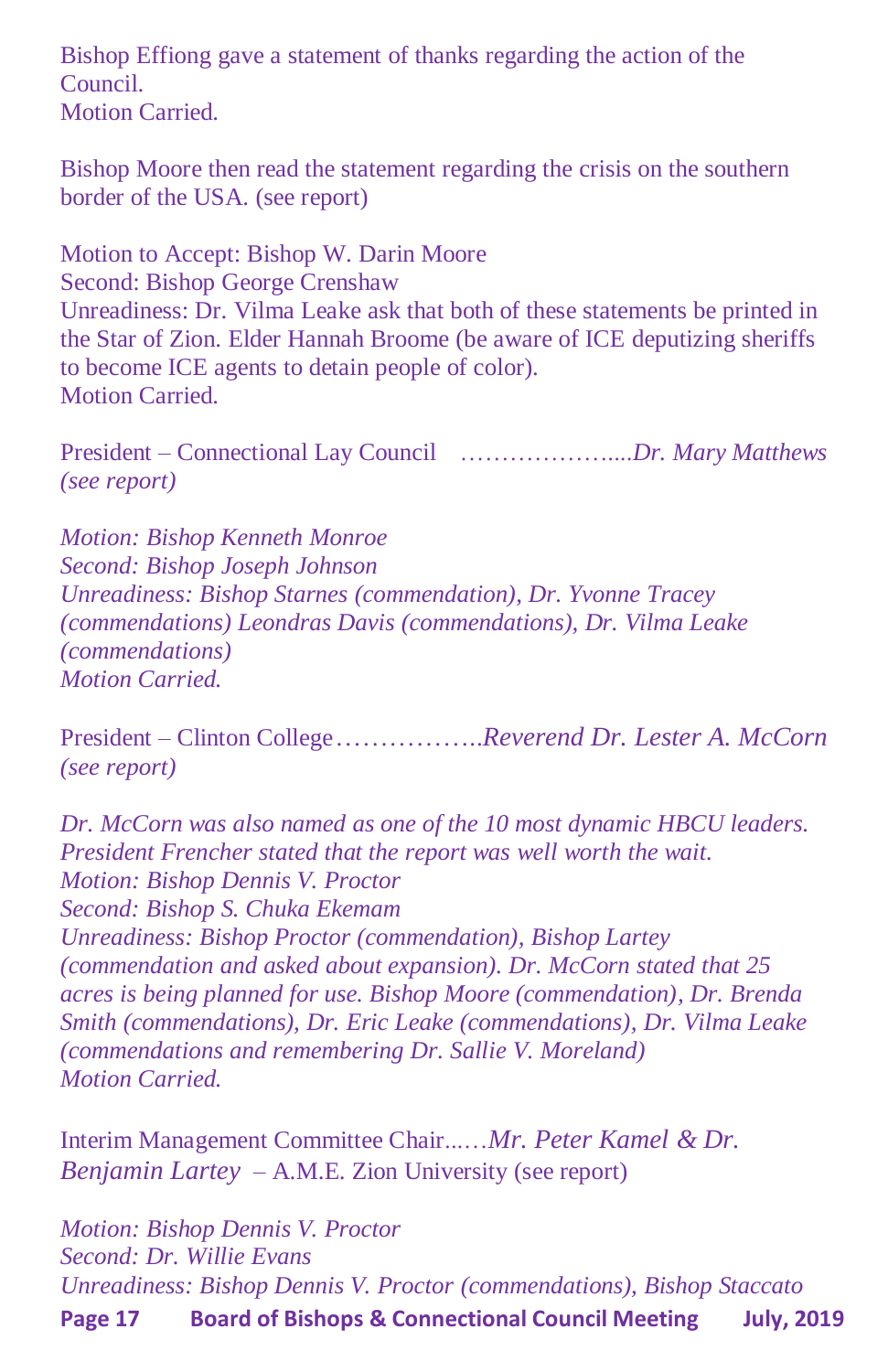*Powell (commendations), Bishop S.C. Ekemam (commendations) Motion Carried.*

*Addendum to the Global Missions Report Bishop Kenneth Monroe Recommending nine annual conferences (five by CSA and four by WED, totaling 43,000 members and 634 churches. Bishop Monroe asked the Council to send the recommendation to the General Conference. (see report)*

President Frencher ask for questions: Dr. Vilma Leake ask what is the cost to bringing in these annual conferences? Bishop Powell stated: There will be no costs to the General Church with bringing these churches into the denomination. Bishop Crenshaw stated that there will be some cost associated but the mission of the Great Commission is more paramount. Bishop Powell further stated that there will be a model in place by the 2020 General Conference to support the mission efforts. Dr. Yvonne Tracey commended the increase and asked for a plan to develop the model for mission going into the General Conference. Bishop Lartey stated to have no fear because Zion of today is headed in a new direction. Bishop Monroe stated that even though Bishop Powell has developed a model, we need to understand that it will cost us something. Ruth Stevens: That representation will reflect the impact of how our church is impacted.

Motion: The Connectional Council accept the recommendation of Global Missions to present these Annual Conferences for reception during the General Conference for review and approval. Second. Dr. David Aiken Unreadiness: Patrice Counts (commendation) Motion Carried.

We will reconvene at  $3:00 \text{ P.M.}$ **Lunch** 

Announcements Bishop Kenneth Monroe Grace Bishop Michael A. Frencher, Sr.

# **Friday, July 12, 2019 – 3:00 pm Bishop Michael A. Frencher, Sr., Presiding**

Devotion- Bishop W. Darin Moore – Scripture Bishop Kenneth Monroe - Prayer

#### **The Reports**

**Page 18 Board of Bishops & Connectional Council Meeting July, 2019** President – Hood-Speaks Theological Seminary ……*Reverend Dr. D.J. Ekpo* Bishop U.U. Effiong Presenting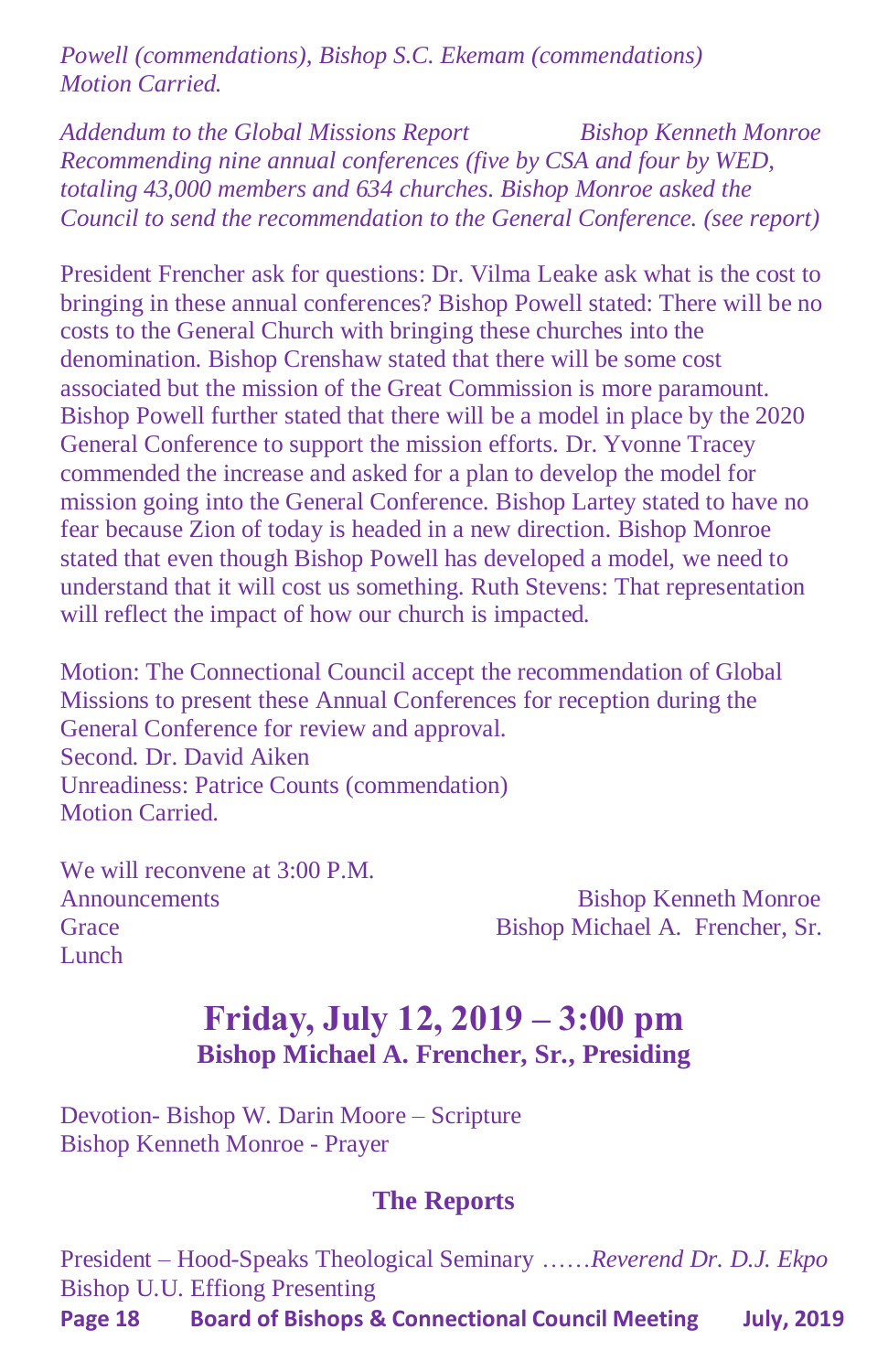*(see report)*

*President Frencher thanked Bishop Effiong and Dr. Ekpo for awarding him the honorary doctoral degree.*

*Motion: Bishop Staccato Powell Second: Bishop S. Chuka Ekemam Unreadiness: Bishop Ekemam (commendation), Bishop Lartey (strategy in place to provide). He stated that they would be handled through Global Missions and find other means to transport. Bishop Lartey (ask people who donate books to add a contribution for shipping. Bishop Effiong stated that they are opened to both hard and soft copies. Motion Carried.*

Coordinator – Lomax-Hannon …………....*Reverend Dr. Claude Shuford* Junior College. Dr. Kathy McFadden, presenting (see report)

*Motion: Bishop Seth Lartey Second: Bishop Darryl Starnes Unreadiness: Bishop Lartey (commendations), Ms. Joyce Zimmerman asked if there will continue to be a relationship with Hood. The answer was yes Motion Carried.*

Pan Methodist Commission…………………………….. *Dr. Mary A. Love No Report*

Executive Director – Harriett Tubman Home ………………...*Ms. Karen Hill (see report)*

#### *Motion: Bishop Dennis V. Proctor*

*Second: Bishop Seth O. Lartey*

*Unreadiness: Bishop Proctor (commendations), Bishop George W.C. Walker, Sr. (commendations), Bishop Moore (commendation of history recording the names of Reverend Lula Williams and Bishop Milton A. Williams were instrumental in resurging the Harriett Tubman Home, and celebrated Bishops George W.C. Walker, Sr., Dennis V. Proctor for their leadership), Bishop Lartey (asked about the status of the \$20.00) Ms. Hill stated that Senator Charles Schumer has requested an investigation as to why the bill has been postponed due to the Trump Administration. Dr. Melanie Miller (commendations), Dr. David Aiken (commendations and speaking to the number of people visiting the Home). Ms. Hill's response was that many are coming to visit the Home, but are primarily white children. Mrs. Lula Howard state that the Connectional Lay Council donated \$50,000.00 in 1993 and has taken chartered buses three times. Make plans to* 

**Page 19 Board of Bishops & Connectional Council Meeting July, 2019**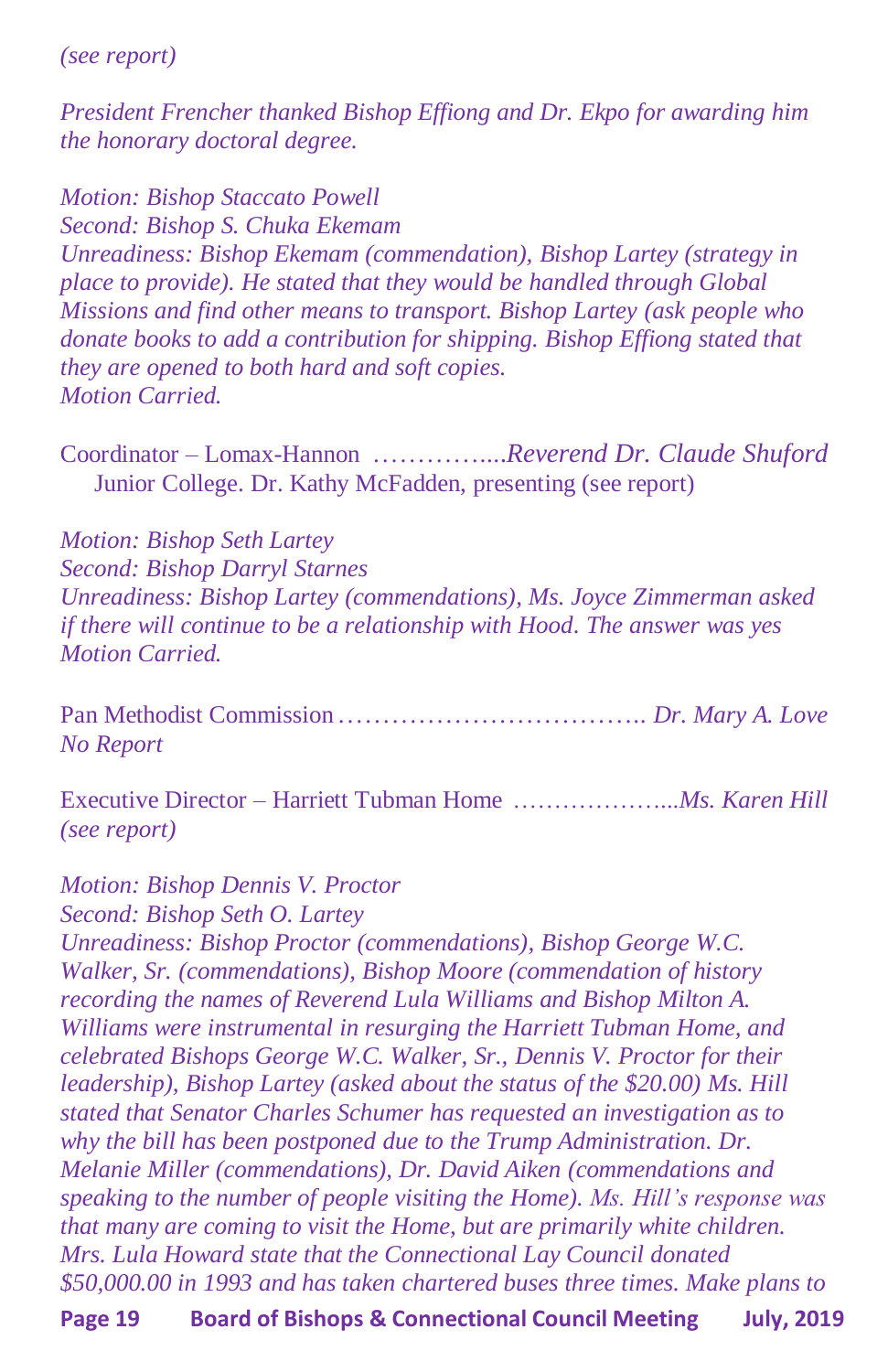*take others to the Harriet Tubman Home. Dr. Vilma Leake (commendations). Motion Carried.*

Manager – Camp Barber …………………….…….*Bishop Dennis V. Proctor No Report* 

Director of Public Affairs …………………...*Reverend George E. McKain, II (see report)*

*Attending to business at Rosen Shingle.* 

Dr. Vernon Shannon rose to acknowledge the leadership of the President and the Council rose to commend the President of the Board. It was also dittoed by Dr. Brenda Smith and that Bishop Proctor announced that the CME will now purchase their Church School Literature from us and that the Winter Meeting will be held at the Marriott Wardman Park, Washington, DC.

After making final comments, prayer was asked by Bishop George W.C. Walker, Sr. after singing "Blessed Be the Tie that Binds".

The Connectional Council ended at Friday, July 12<sup>th</sup>, 2019 at 4:54 P.M. EDT

**Dinner** 

# **Friday, July 12, 2019 – 7:30 pm Bishop Michael A. Frencher, Sr., Presiding**

Music The Sermon ……………Reverend Dr. Sondra M. Coleman, Presiding Elder Birmingham District – North Alabama Annual Conference

The Invitation to Christian Discipleship The Offering The Announcements The Benediction

Respectfully Submitted,

The Reverend J. Elvin Sadler, D.Min., General Secretary-Auditor The A.M.E. Zion Church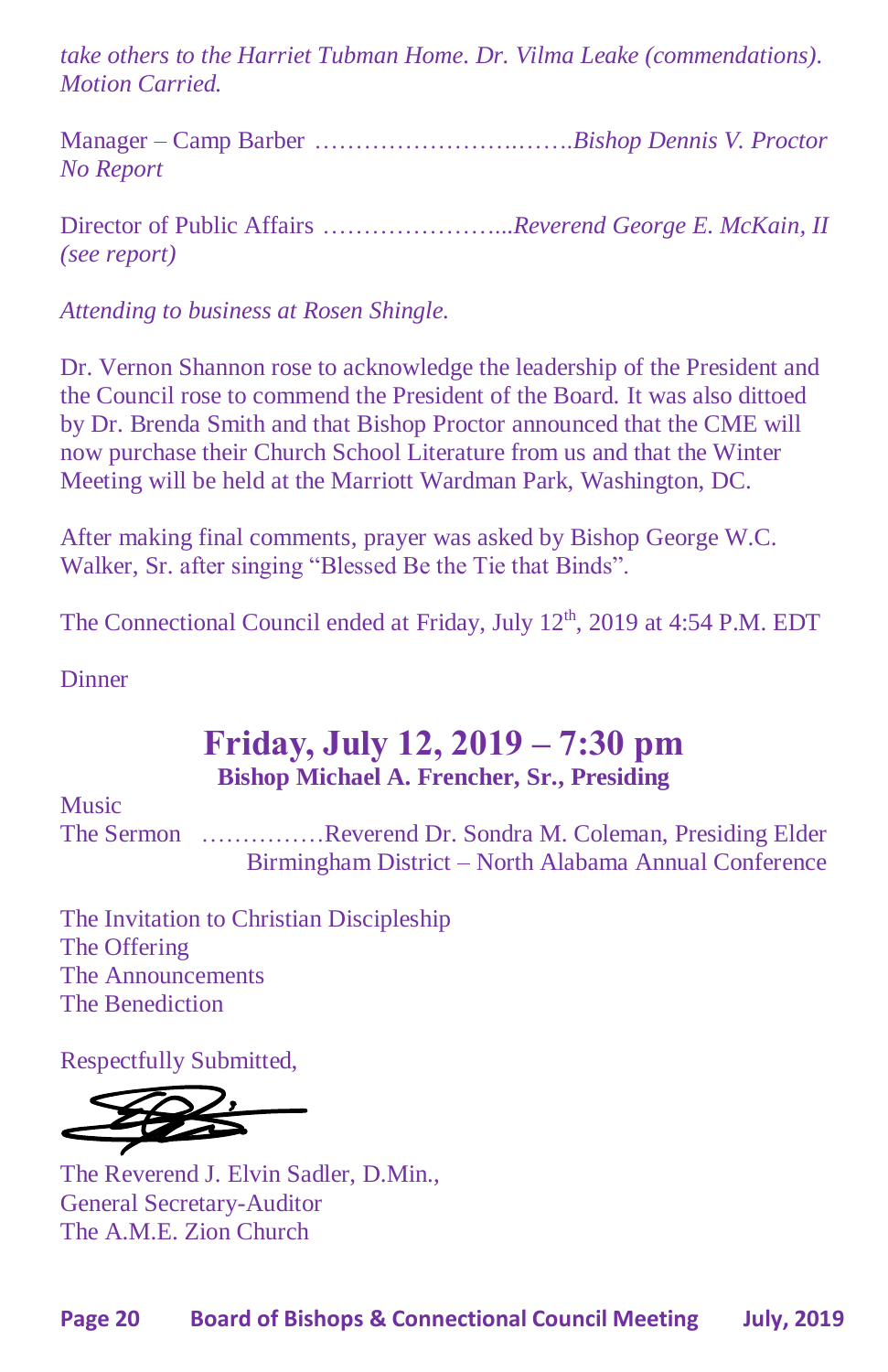

# Bishop Staccato Powell Western Episcopal District

Bishop Powell is a humble servant from Hallsboro, North Carolina. Bishop Powell accepted God's calling on his life and delivered his first sermon at the tender age of 16. Soon after, he received his first assignment to pastor at 18. His testimony as a survivor fortifies his faith of the favor

placed upon his life and ministry. Having more than 35 years of experience, evangelism, exposure and ecumenism, Bishop Powell undeniably understands the desires and needs of the African Methodist Episcopal Zion Church.

Bishop Powell has exemplified his commitment to human service in various capacities. He was previously appointed as President and Chief Executive Officer of Opportunities Industrialization Centers (OIC) of America and as Deputy General Secretary of the National Council of Churches. He is also a former member of the National Board of the Interfaith Alliance, Balm in Gilead Religious Advisory Board, the National Conference of Community and Justice, and World Methodist Council.

He is currently a Central Committee member of the World Council of Churches as the AME Zion representative, as well as an Adjunct Professor in the Doctorate of Ministry Program at Hood Theological Seminary. In 2010, Bishop Powell served as coordinator for the historic Great Gathering of the AME Zion, AME and CME denominations held in Columbia, SC The Gathering's main focus was "the state and condition of the African-American male" known as The Male Investment Plan (MIP). Its purpose is to keep young African American males out of the prison system by facilitating Saturday Academies that edify educational, health, economic and spiritual enrichment to young men ages 5-25.

Prior to his last pastorate at Grace AME Zion in Raleigh, NC, Bishop Powell held pastorates at Brown Chapel in Southport, NC; Rehobeth in Clarkton, NC; St. John in Wilson, NC; and Washington Metropolitan in St. Louis, MO. He holds a Bachelor's degree in political science from the University of North Carolina at Charlotte; Master of Divinity degree from Duke University; and Doctorate of Jurisprudence degree from North Carolina Central University.

In July of 2016 at the Fiftieth General Conference of the African Methodist Episcopal Zion Church, he was elected the One Hundred and Second Bishop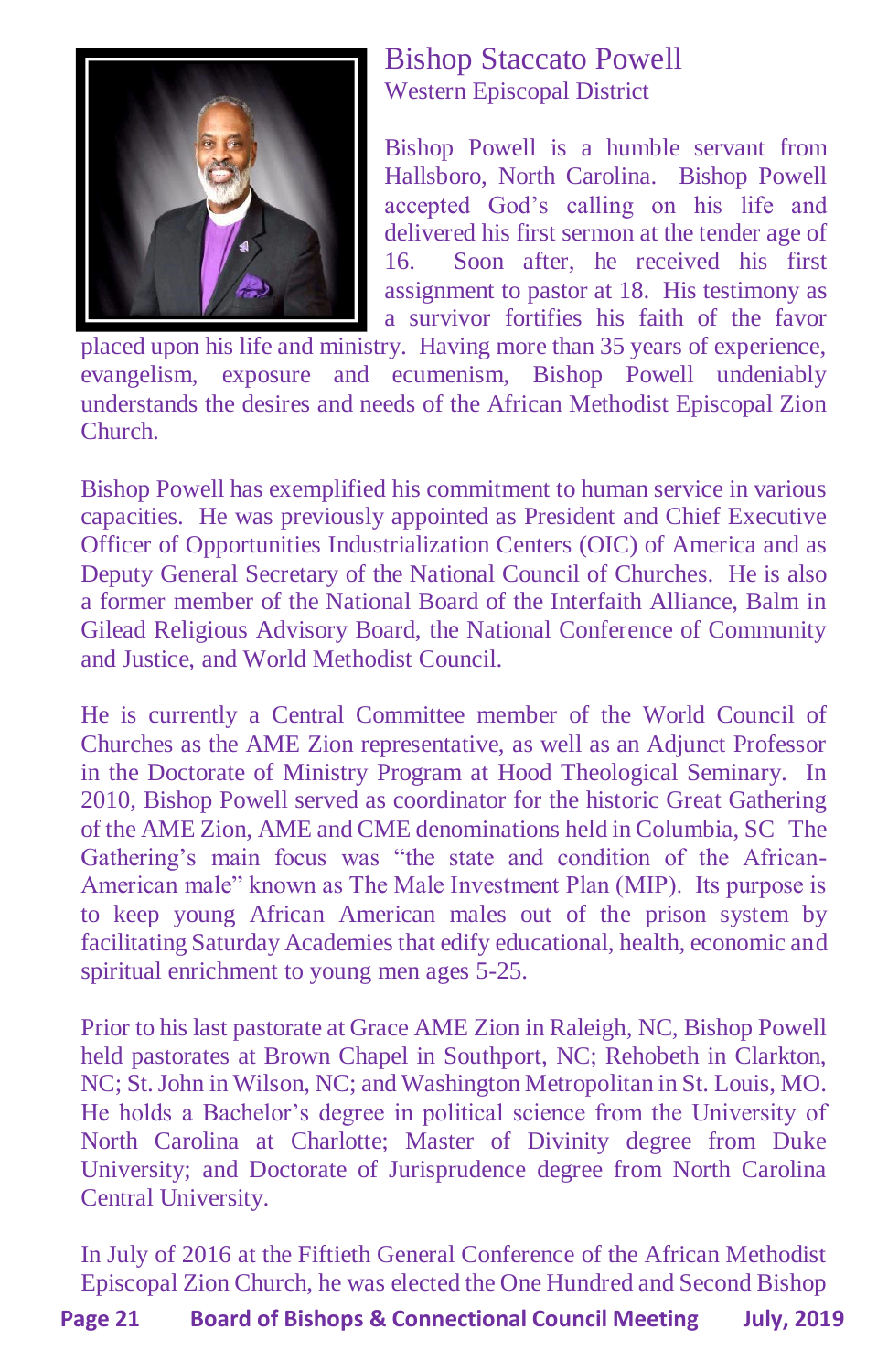in the line of succession! He is currently serving as the Presiding Prelate of the Western Episcopal District, which includes the Alaska, Arizona, California, Colorado, Oregon-Washington and Southwest Rocky Mountains **Conferences** 

His most esteemed role is being the father of two children, Staccato Keithan; Pastor of Fisher Chapel AME Zion Church in Phoenix and Susan Elizabeth Nicole, Missionary Supervisor of the Western Episcopal District.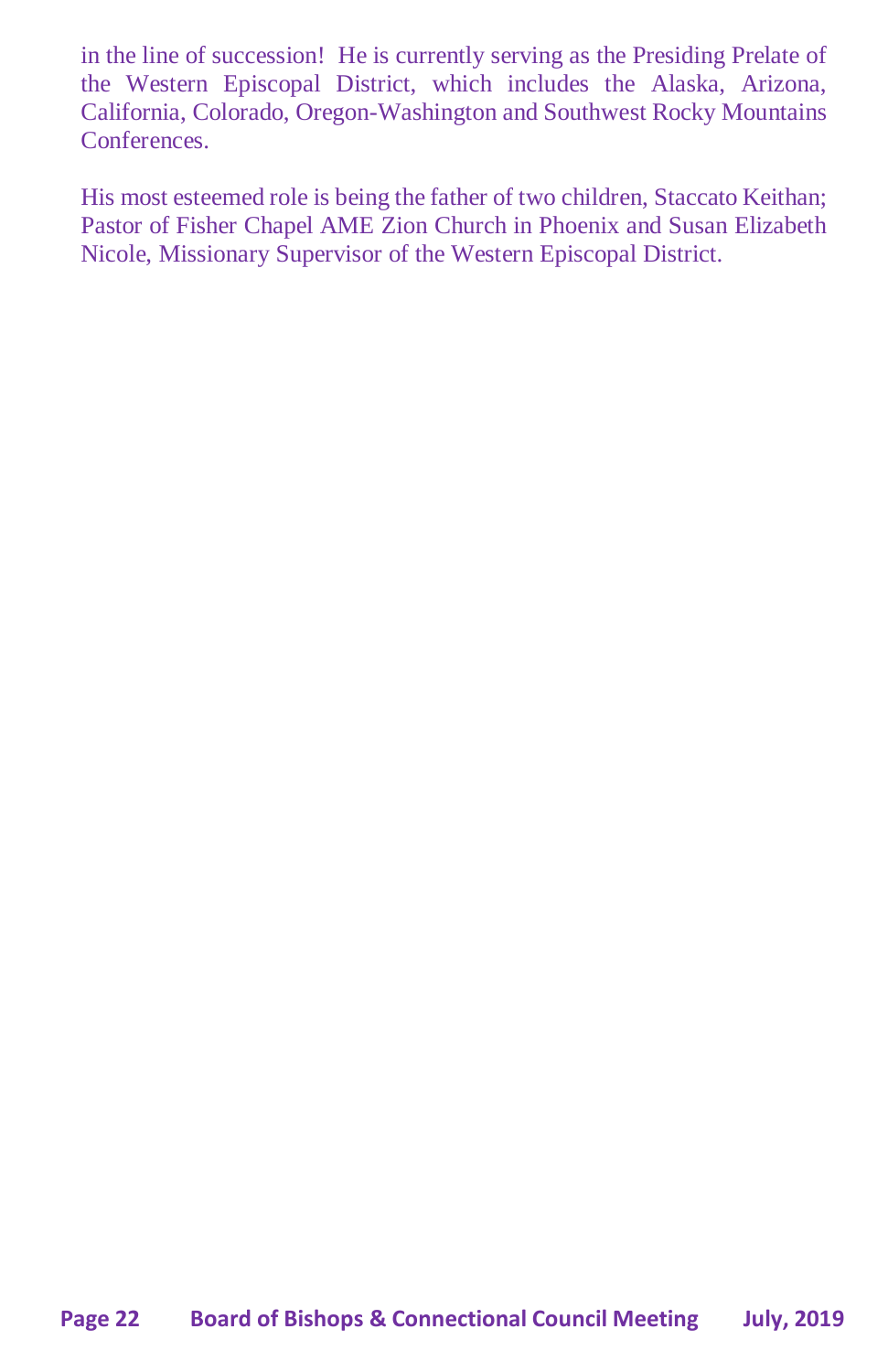

#### Bishop George D. Crenshaw Central Southern Africa Episcopal District

Born in Jefferson County Alabama, Bishop Crenshaw was ordained as a Christian Minister in the African Methodist Episcopal Zion Church in 1986. He is married to the former Laurenna Hardy of Birmingham, Alabama and is the father of two children, Quentin Dewayne and Kennedy Diane.

Bishop Crenshaw has had a blessed and productive life in ministry having served in the capacities of Pastor and Presiding Elder. As a Pastor, Dr. Crenshaw has served in Calcis, Alabama; Indianapolis, Indiana; Cheraw, SC; Lancaster SC, and in Smyrna Georgia at the Shaw Temple A.M.E. Zion Church. His position as Presiding Elder has placed him in the Indianapolis District, Cheraw-Bennettsville District and Lancaster District.

Among his many accolades, Bishop Crenshaw holds an Honorary Doctorate Degree from both Clinton College and Livingstone College; a B.A. from Indiana University, a Masters of Divinity from Hood Theological Seminary, and a high school diploma from McAdory High School in McCalla, Alabama

Bishop Crenshaw has exercised his dominant spiritual gifts of Administration, Teaching, Shepherding and Preaching to fashion a ministry designed to empower and edify.

In addition to his educational accomplishments, Bishop Crenshaw has held many outstanding memberships and positions as well as having been recognized for many distinguished acclaims. He has served as president of the Cheraw Branch of the NAACP. He is a member of the A.M.E. Zion Connectional Budget Board and Served as First Vice President of the Presiding Elder's Council 2001-2005. Bishop Crenshaw is a past board member of the Chesterfield General Hospital. Cheraw SC.

Bishop Crenshaw is a five time delegate to the A.M.E. Zion Church General Conference, delegate to the 2001 World Methodist Conference in Brighton, England, 2006 World Methodist Conference in Seoul Korea and 2011 World Methodist Conference in South Africa. Bishop Crenshaw served as an Executive Board Member for the period 2006-11.

Bishop Crenshaw is a 2000 James Varick Freedom Medal recipient and is a past President of Hood Theological Seminary Student Government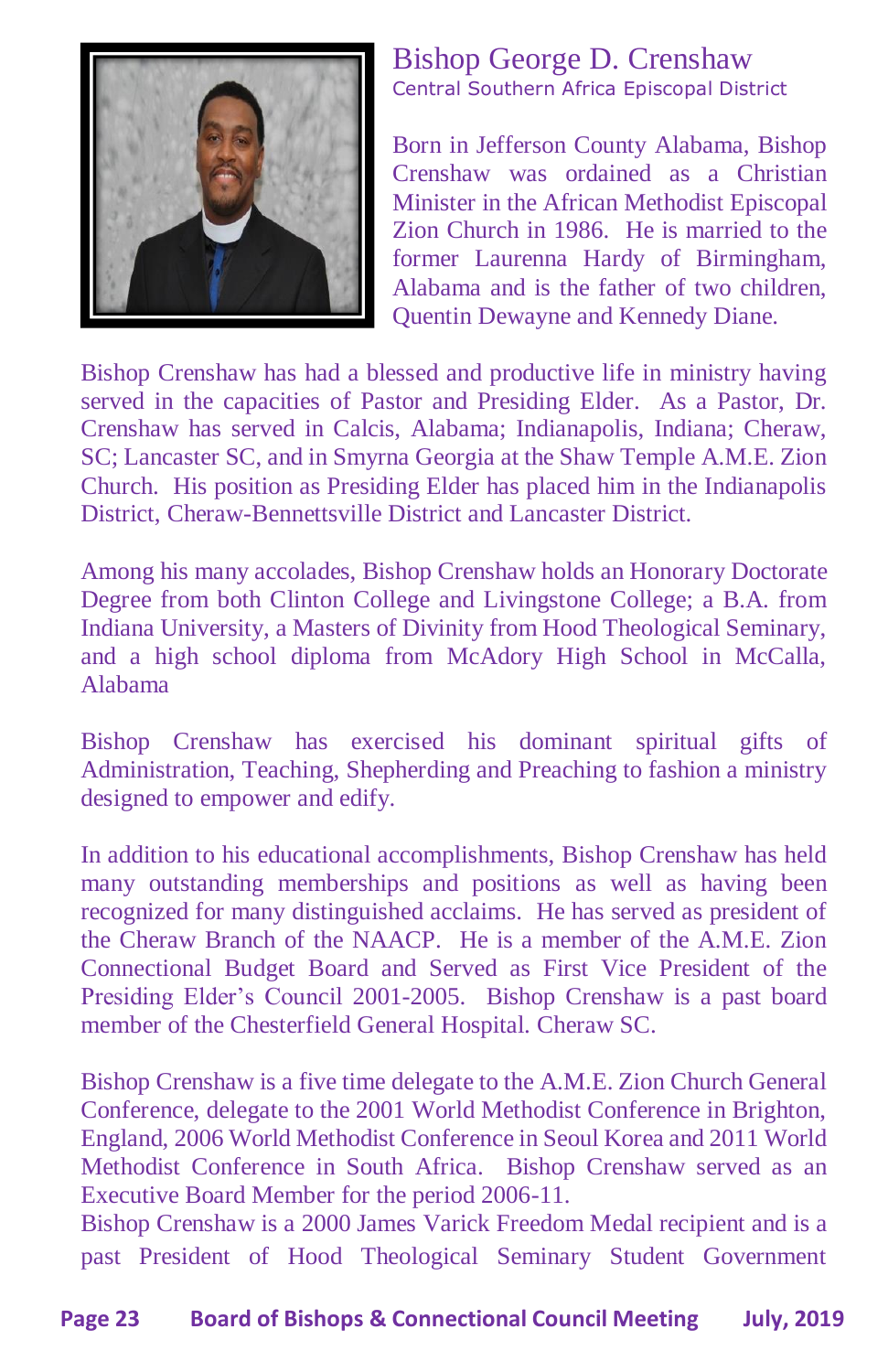Association. Bishop Crenshaw was a contributing Writer of the A.M.E. Zion Church Christian Education Manual 2002.

He was recognized as the 1999 "Man of the Year" by the Lambda Iota Iota Chapter of Omega Psi Phi Fraternity, Inc., and recipient of the "Outstanding Community Leader; award from the Bennettsville Chapter of Delta Sigma Theta Sorority, Inc. Bishop Crenshaw is a community activist and was recognized as "Citizen of the Year" by the Cheraw Branch of the NAACP.

He is the founder of the Zion Center Community Development Cooperation in Cheraw, SC as well as the founder of the Cheraw-Bennettsville District A.M.E. Zion Church Mass Choir.

Bishop Crenshaw is a member of Alpha Phi Alpha Fraternity, Inc. He is a Life member of the Connectional Lay Council of the A.M.E. Zion Church and a Life member of the NAACP. Bishop Crenshaw as a pastor, received the 2011 Atlanta Gospel Choice Award as one of the "Chosen 10 Pastors"

Bishop Crenshaw was elevated to the episcopacy from Shaw Temple A.M.E. Zion Church as the 103rd Bishop in Succession.